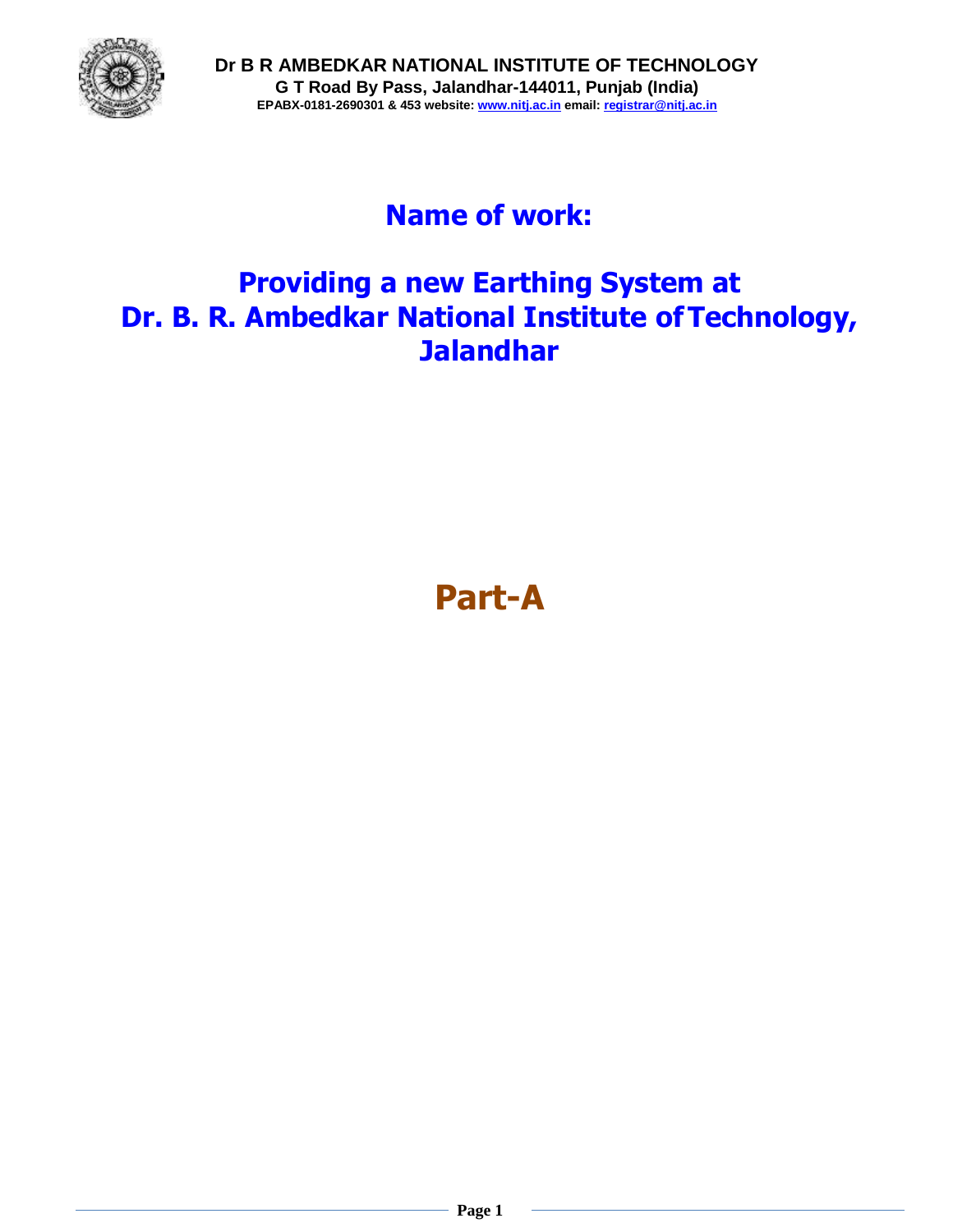

#### **INFORMATION AND INSTRUCTIONS FOR BIDDERS FOR e-TENDERING FORMING PART OF BID DOCUMENT AND TO BE POSTED ON WEBSITE**

The Registrar, Dr. B R Ambedkar National Institute of Technology, Jalandhar invites online, Item Rate Bids from CPWD approved and eligible contractors only for following work:

| 1                                                                                                          | SI. No.                                                                |
|------------------------------------------------------------------------------------------------------------|------------------------------------------------------------------------|
| NITJ/EO/Works/e-tender<br>No NITJ/PUR115/21/e-<br>tender no.122/21                                         | È<br>$\dot{\underline{\mathcal{S}}}$                                   |
| System at Dr. B R Ambedkar<br>"Providing a new Earthing<br>Technology, Jalandhar"<br>National Institute of | Name of Work<br>Location<br><b>Due</b>                                 |
| Rs. 13,99,622/-                                                                                            | Estimated Cost Put<br>toTender                                         |
| Rs 27,992/-                                                                                                | Earnest Money                                                          |
| Months<br>$\overline{\mathbf{c}}$                                                                          | completion<br>Time/ Period<br>৳                                        |
| 02.03.2022 at 03:00 PM                                                                                     | Submission of Online<br>Downloading &<br>e-tender/bids                 |
| 23.03.2022 upto 03:00 PM                                                                                   | Last date &time of<br>submission of bid.<br>EMD and other<br>documents |
| 24.032022 at 03:00 PM                                                                                      | Date and Time of<br>Opening<br>ofender                                 |

- 1. The intending bidder must read the terms and conditions of CPWD-6 carefully. He should only submit his bid if he considers himself eligible and he is in possession of all the documents required.
- 2. Information and Instructions for bidders posted on website shall form part of bid document.
- 3. The bid document consisting of plans, specifications, the schedule of quantities of various types of items to be executed and the set of terms and conditions of the contract to be complied with and other necessary documents can be seen and downloaded from website [www.nitj.ac.in](http://www.nitj.ac.in/) or CPP Portal free of cost.
- 4. The bid can only be submitted after uploading the mandatory scanned documents such as Demand Draft towards EMD in favour of Security A/c, Dr. B. R. Ambedkar National Institute of Technology, Jalandhar and other documents as specified.
- 5. Tender Fee of Rs. 500/- (Non –refundable) inform of D/D in favor of Director Dr. B R Ambedkar NIT, Jalandhar.
- 6. Those contractors not registered on the website mentioned above, are required to get registered beforehand. If needed they can be imparted training on online bidding process as per details available on the website.
- 7. The intending bidder must have valid class-III digital signature to submit the bid.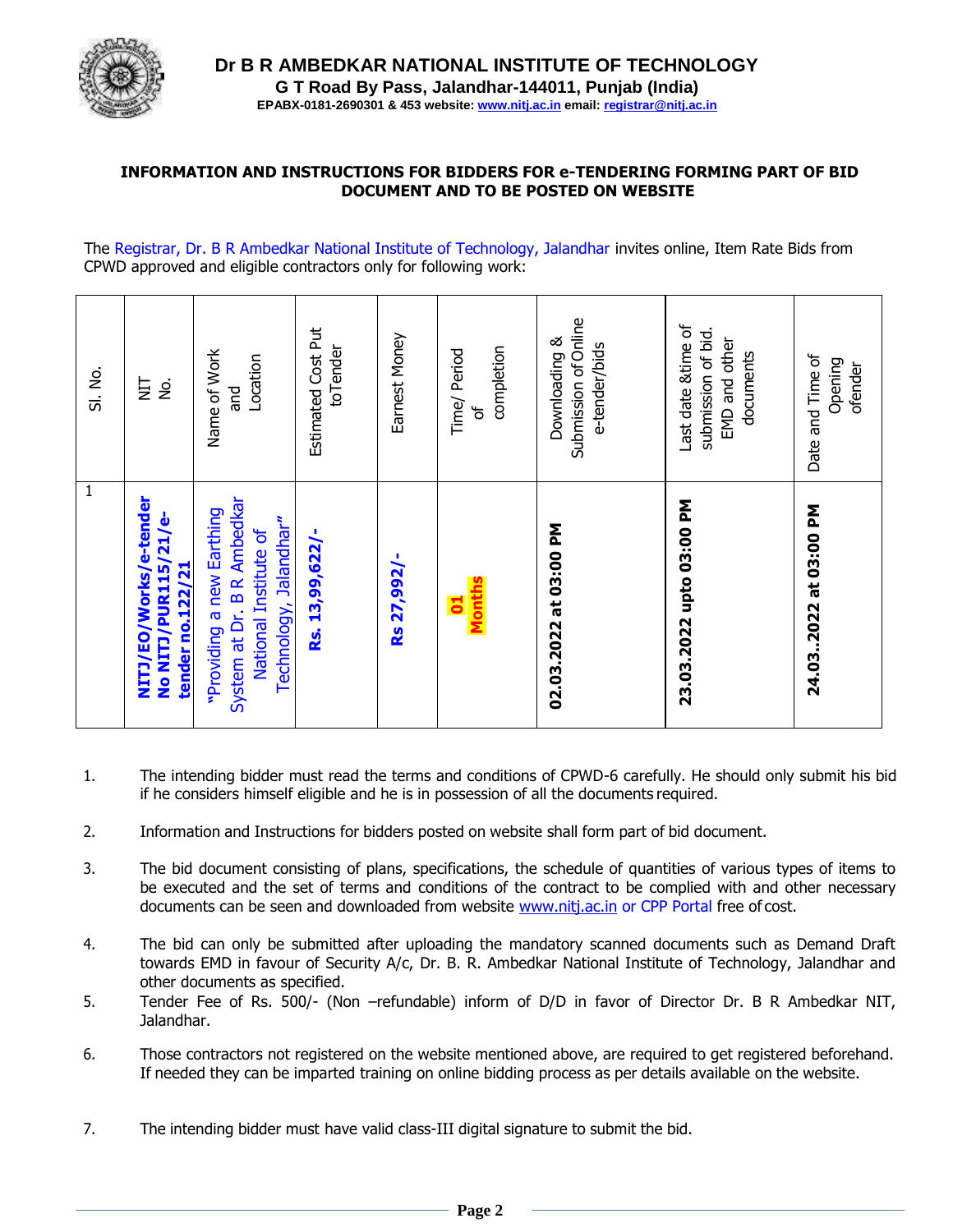

- 8. On opening date, the contractor can login and see the bid opening process. After opening of bids he will receive the competitor bid sheets.
- 9. Contractor can upload documents in the form of PDF format.
- 10. Integrity Pact of the bid document (Page No.68 to 74) shall be signed between Registrar and the successful bidder after acceptance of bid.
- 11. It is mandatory to upload scanned copies of all the documents listed below including registration /GST registration/PAN Card as stipulated in the bid document. If such document is not uploaded his bid will become invalid.
- 12. If any discrepancy is noticed between the documents as uploaded at the time of submission of bid and hard copies as submitted physically by the lowest contractor the bid shall become invalid.

#### **List of Documents to be scanned and uploaded upto date and time mentioned above:**

- 1. Demand Draft/ Pay order or Banker`s Cheque/ Deposit at Call Receipt/ FDR/Bank Guarantee of any Scheduled Bank against EMD & Tender Fee .
- 2. Registration for GST.
- 3. Enlistment order of the contractor.
- 4. Copy of PAN Card.
- 5. The contractor has to upload EPFO, ESIC Registration or Proof of applying registration with EPFO, ESIC.
- 6. Copy of original EMD
- 7. Any other document as specified in Eligibility Criteria and/or inCPWD-6.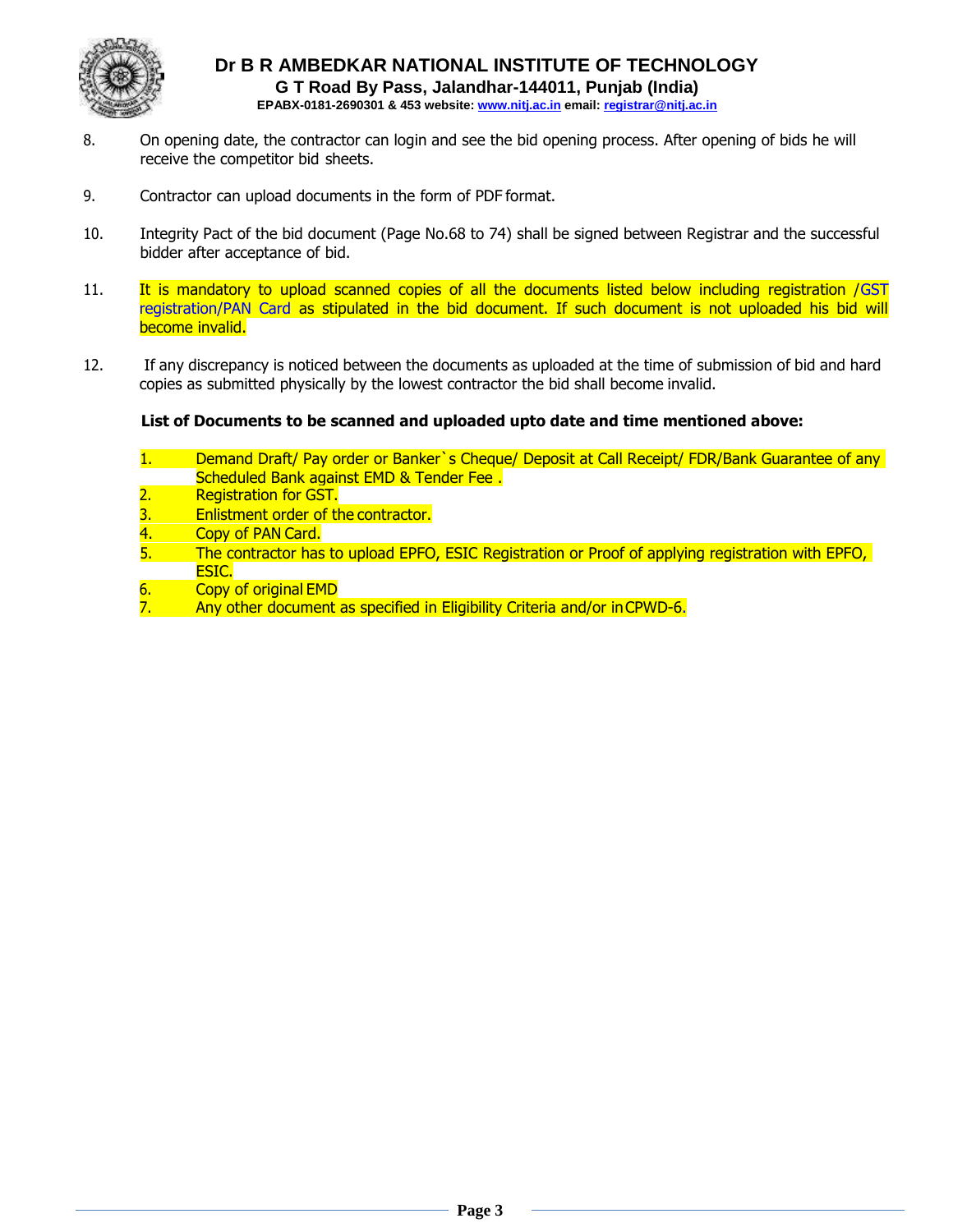

The Registrar, Dr. B R Ambedkar National Institute of Technology, Jalandhar invites online, Item Rate Bids from CPWD approved and eligible contractors for following work **Providing a new Earthing System at Dr. B R Ambedkar National Institute of Technology, Jalandhar.** The enlistment of the contractors should be valid on the last date of submission of bids. In case the last date of submission of tender is extended, the enlistment of contractor should be valid on the original date of submission of bids.

- 1 The work is estimated to cost **Rs.13,99,622/-.**This estimate, however, is given merely as a rough guide.
- 2. Agreement shall be drawn with the successful bidders on prescribed Form No. CPWD-8 (or other Standard Form as mentioned) which is available as a Govt. of India Publication and also available on website **[www.nitj.ac.in](http://www.nitj.ac.in/)**. Bidders shall quote his rates as per various terms and conditions of the said form which will form part of the agreement.
- 3. The time allowed for carrying out the work will be **01 Months** from the date of start as defined in schedule "F" or from the first date of handing over of the site, whichever is later, in accordance with the phasing, if any, indicated in the bid documents.
- 4. (i) The site for the work is available.
	- (ii) The drawing shall be made available in phased manner as per requirement of the same as per approved programme of completion submitted by the contractor after award of the work.
- 5. The bid document consisting of plans, specifications, the schedule of quantities of various types of items to be executed and the set of terms and conditions of the contract to be complied with and other necessary documents except Standard General Conditions of Contract Form can be seen from website **CPP Portal** or **[www.nitj.ac.in](http://www.nitj.ac.in/)** of cost.
- 6. After submission of the bid the contractor can re-submit revised bid any number of times but before last time and date of submission of bid as notified.
- 7. While submitting the revised bid, contractor can revise the rate of one or more item(s) any number of times (he need not re-enter rate of all the items) but before last time and date of submission of bid as notified.
- **8.** Earnest Money in the form of Demand Draft (drawn in favour of **Security A/c, Dr. B R Ambedkar National Institute of Technology, Jalandhar)** shall be scanned and uploaded to the e-tendering website within the period of bid submission. **The original EMD & Tender Fee should be deposited in the office of Dr.B R Ambedkar NIT, Jalandhar within the period of bid submission.**

#### **Tender Fee of Rs. 500/- Non refundable in form of D/D in favour of Dr. B R Ambedkar nit, Jalandhar**

Copy of Enlistment order and certificate of work experience and other documents shall be scanned and uploaded to the e- tendering website within the period of bid submission. However, certified copy of all the scanned and uploaded documents as specified in press notice shall have to be submitted by the lowest bidder only within a week physically in the office of tender opening authority.

Online bid documents submitted by intending bidders shall be opened only of those bidders, *whose EMD Deposited with NIT, Jalandhar office* and other documents scanned and uploaded are found in order.

The bid submitted shall be opened at

- 9. The bid submitted shall become invalid if:
	- (i) The bidder is found ineligible.
	- (ii) The bidder does not deposit original EMD with the office of NIT, Jalandhar
	- (iii) Does not uploaded all the documents (including GST registration/ PAN Card) as stipulated in the bid document.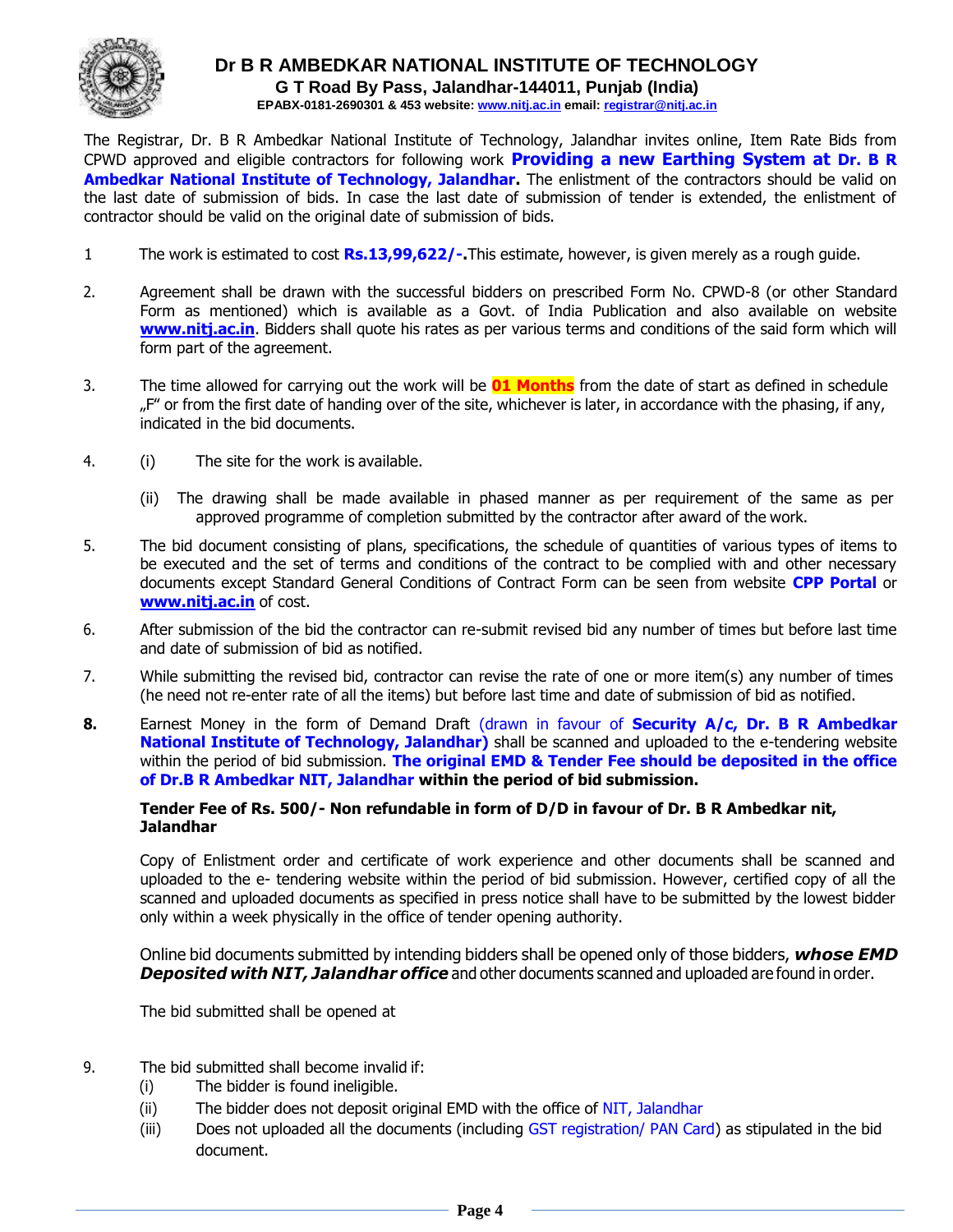

- *(iv) Ifanydiscrepancy is noticedbetween thedocumentsas uploadedat the timeof submission of bid and hard copies as submitted physically by the lowest tenderer in the office of tender opening authority.*
- *(v) If a tenderer quotes nil rates against each item rate tender or does not quote any percentage above/below on the total amount of the tender or any section/sub head in percentage rate tender, the tender shall be treated as invalid and will not be considered as lowest tenderer.*
- **10.** The contractor whose bid is accepted will be required to furnish **performance guarantee of 5 % (Five Percent)** of the bid amount within the period specified in Schedule F. This quarantee shall be in the form of cash (in case guarantee amount is less than Rs. 10000/-) or Deposit at Call receipt of any Scheduled Bank/Banker's cheque of any scheduled bank/Demand Draft of any scheduled bank/Pay order of any Scheduled Bank of any scheduled bank (in case guarantee amount is less than Rs. 1,00,000/-) or Government Securities or Fixed Deposit Receipts or Guarantee Bonds of any Scheduled Bank or the State Bank of India in accordance with the prescribed form. In case the contractor fails to deposit the said performance guarantee within the period as indicated in Schedule'F', including the extended period if any, the Earnest Money deposited by the contractor shall be forfeited automatically without any notice to the contractor. The earnest money deposited alongwith bid shall be returned after receiving the aforesaid performance guarantee. **The contractor whose bid is accepted will also be required to furnish either copy of applicable licenses/ registrations or proof of applying for obtaining labour licenses, registration with EPFO, ESIC and BOCW Welfare Board and Programme Chart (Time and Progress) within the period specified in Schedule "F".**
- 11. Intending bidders are advised to inspect and examine the site and its surroundings and satisfy themselves before submitting their tenders as to the nature of the ground and sub-soil (so far as is practicable), the form and nature of the site, the means of access to the site, the accommodation they may require and in general shall themselves obtain all necessary information as to risks, contingencies and other circumstances which may influence or affect their tender. A tenderer shall be deemed to have full knowledge of the site whether he inspects it or not and no extra charge consequent upon any misunderstanding or otherwise shall be allowed. The tenderer shall be responsible for arranging and maintaining at his own cost all materials, tools & plants, water, electricity access, facilities for workers and all other services required for executing the work unless otherwise specifically provided for in the contract documents. Submission of a tender by a tenderer implies that he has read this notice and all other contract documents and has made himself aware of the scope and specifications of the work to be done and of conditions and rates at which stores, tools and plant, etc. will be issued to him by the Government and local conditions, Conditions imposed by NIT, Jalandhar authorities and other factors having a bearing on the execution of the work.
- 12. The competent authority on behalf of the Director NIT Jalandhar does not bind itself to accept the lowest or any other tender and reserves to itself the authority to reject any or all the tenders received without the assignment of any reason. All tenders in which any of the prescribed condition is not fulfilled or any condition including that of conditional rebate is put forth by the tenderer shall be summarily rejected.
- 13. Canvassing whether directly or indirectly, in connection with tenderers is strictly prohibited and the tenders submitted by the contractors who resort to canvassing will be liable to rejection.
- 14. The competent authority on behalf of President of India reserves to himself the right of accepting the whole or any part of the bid and the bidders shall be bound to perform the same at the rate quoted.
- 15. The contractor shall not be permitted to tender for works in the NIT, Jalandhar whose blood relation is serving in NIT Jalandhar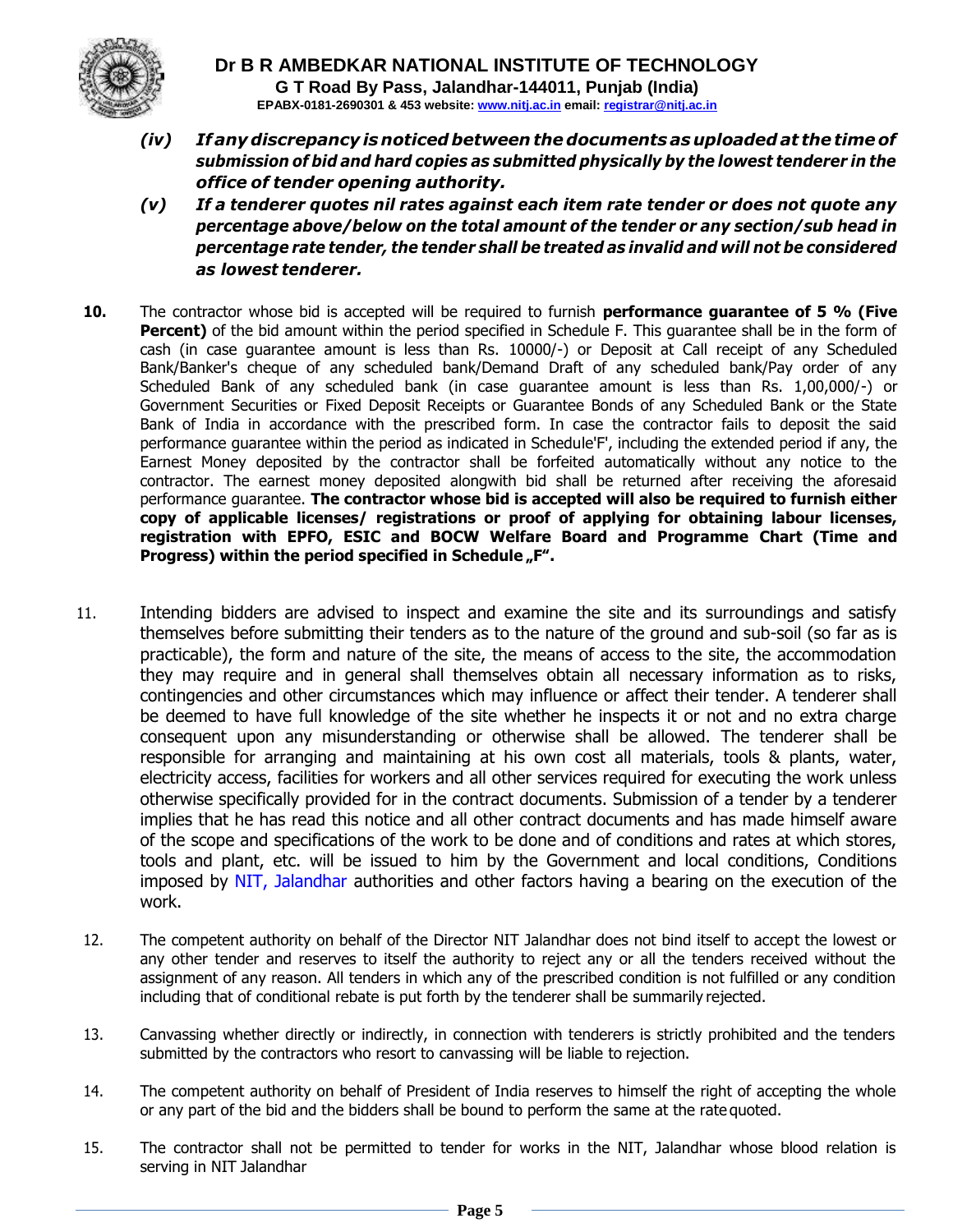

- 16. No Engineer of gazetted rank or other Gazetted Officer employed in Engineering or Administrative duties in an Engineering Department of the Government of India is allowed to work as a contractor for a period of one year after his retirement from Government service, without the previous permission of the Government of India in writing. This contract is liable to be cancelled if either the contractor or any of his employees is found anytime to be such a person who had not obtained the permission of the Government of India as aforesaid before submission of the tender or engagement in the contractor"s service.
- 17. The bid for the works shall remain open for acceptance for a period of Forty Five (45) days from *the date of opening of bid.* If any bidders withdraws his bid before the said period or issue of letter of acceptance, whichever is earlier, or makes any modifications in the terms and conditions of the bid which are not acceptable to the department, then the Government shall, without prejudice to any other right or remedy, be at liberty to forfeit 50% of the said earnest money as aforesaid. Further the bidders shall not be allowed to participate in the rebidding process of the work.
- 18. This notice inviting bid shall form a part of the contract document. The successful bidder/specialized agency, on acceptance of his bid by the Accepting Authority shall within 15 days from the stipulated date of start of the work, sign contract consisting of:
	- a) The Notice Inviting bid, all the documents including Special Conditions, General Specifications/ Particular Specifications and drawings, if any, forming part of the bid as uploaded at the time of invitation of bid and the rates quoted online at the time of submission of bid and acceptance thereof together with any correspondence leading thereto.
	- b) Standard C.P.W.D. Form 8 is applicable.

#### **19. For Bids**

19.1.1 The bid document will include following four components:

**Part A** CPWD-6, CPWD Form-8 including Schedule A to F for the work, Standard General Conditions of Contract for CPWD 2014 as amended/ modified up to date.

**Part B:** General/ specific conditions, specifications, Schedule of Quantities applicable to the work

**Part C:** Schedule A to F, General/specific conditions and specifications, Schedule of Quantities applicable to the work

- 20.1.2 Entire work under the scope of tender shall be executed under one agreement.
- 20.1.3 Security Deposit will be worked out for the estimated cost of the work.
- 20.1.4 Running payment shall be made by Registrar to the contractor.
- 20.1.4 A. **The work shall be treated as complete when all the components of the work are complete. The completion certificate of the work shall be recorded by Registrar after record of completion certificate of all other components**.
- 20.1.5 Final bill of whole work shall be finalized and paid by the Registrar.
- 20.1.6 It will be obligatory on the part of the tenderer to sign the tender documents before the first payment is released.

**Registrar, Dr. B R Ambedkar National Institute of Technology Jalandhar**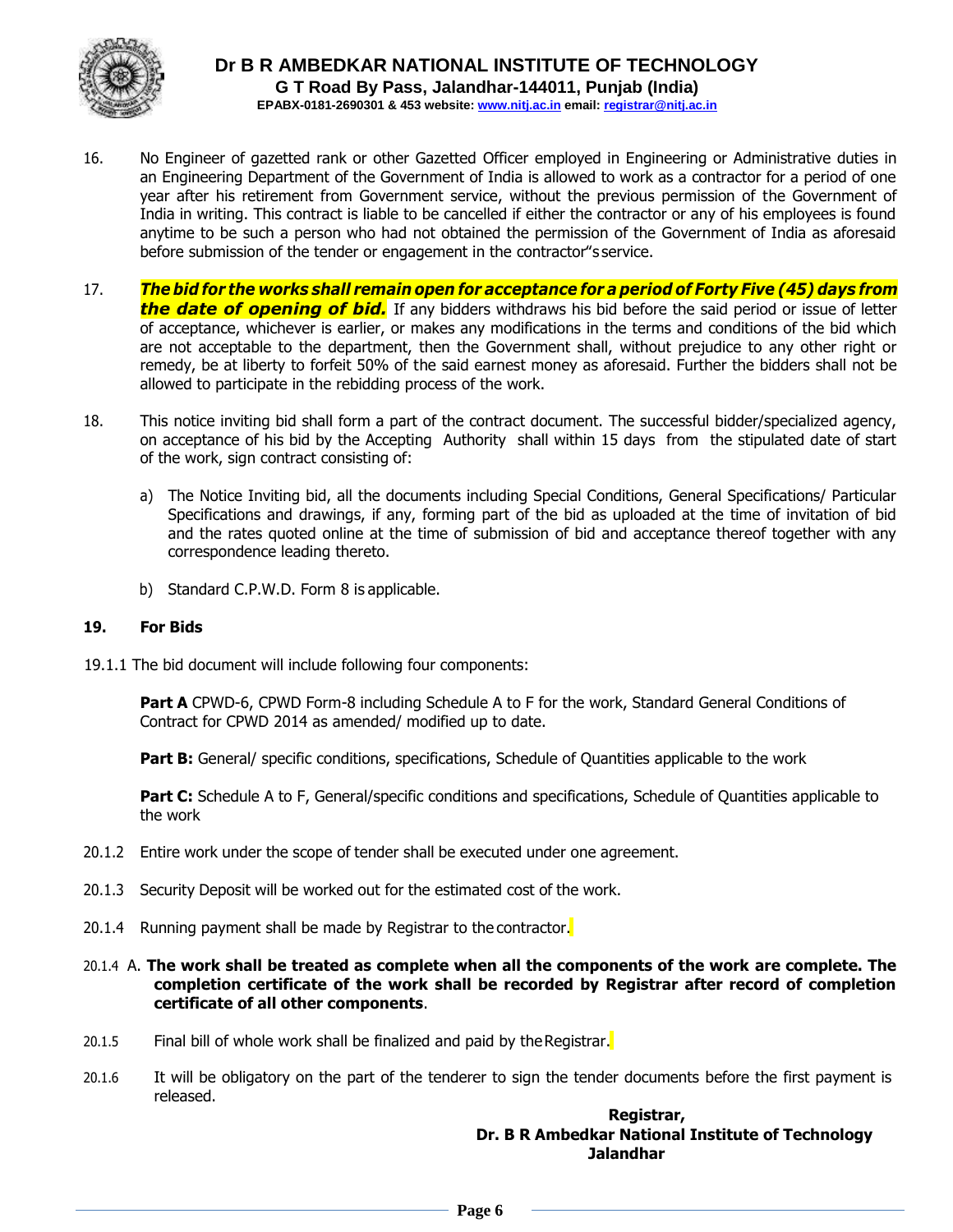

#### **PERCENTAGE RATE TENDER & CONTRACT FOR WORKS**

i) to be submitted online by at a through website **CPP Portal** to Registrar, Dr.  $\overline{a}$  ii) to be opened through online in presence of tenderers who may be present at  $\overline{a}$  at  $\overline{a}$  PM in the (A) Tender for the work of: **Providing a new Earthing System** at**Dr. B RAmbedkar National Institute of Technology, Jalandhar** B RAmbedkar National Institute of Technology, Jalandhar. office of Purchase Section, Dr. B R Ambedkar National Institute of Technology, Jalandhar. iii) Agency: ......................................XXX........................................ (contractor)

iv) Designation: Registrar, Dr. B R Ambedkar National Institute of Technology, Jalandhar.

#### **T E N D E R**

I/We have read and examined the Notice Inviting Tender, Schedule A, B, C, D, E & F, Specifications applicable, Drawings & Designs, General Rules and Directions, Conditions of Contract, Clauses of Contract, Special Conditions, Schedule of Rate and other documents and Rules referred to in the conditions of contract and all other contents in the tender document for the work.

I/We hereby tender for the execution of the work specified for the Registrar, Dr. B R Ambedkar National Institute of Technology, Jalandhar within the time specified in Schedule "F", viz. Schedule of Quantities and in accordance in all respects with the Specifications/ Special conditions, Designs, Drawings and instructions in writing as referred to in this tender document and with such materials as are provided for, by and in respects in accordance with, such conditions so far as applicable.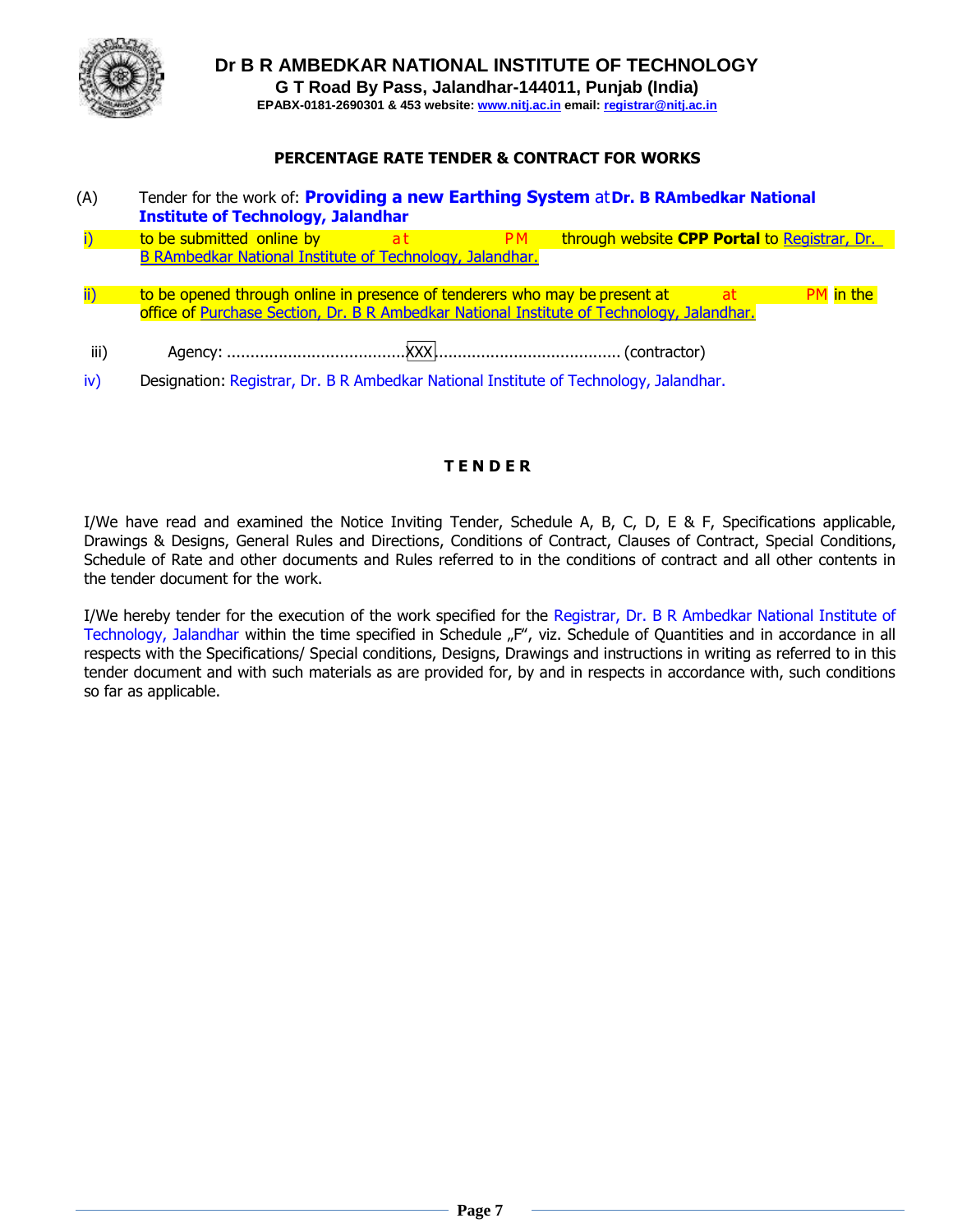

**EPABX-0181-2690301 & 453 website: www.nitj.ac.in email: registrar@nitj.ac.in**

We agree to keep the tender open for **(45) Fourty Five days** from the date of opening of technical bid and not to make any modifications in its terms and conditions.

A sum **of Rs. 27,922/-** is hereby forwarded demand draft of a scheduled bank as earnest money.

A copy of earnest money in demand draft of a scheduled bank is scanned and uploaded. If I/We, fail to furnish the prescribed performance guarantee within prescribed period, I/We agree that the said Director NIT Jalandhar or his successors, in office shall without prejudice to any other right or remedy, be at liberty to forfeit the said earnest money absolutely. Further, if I/We fail to commence work as specified, I/We agree that Director NIT Jalandhar or the successors in office shall without prejudice to any other right or remedy available in law, be at liberty to forfeit the said performance guarantee absolutely. The said Performance Guarantee shall be a guarantee to execute all the works referred to in the tender documents upon the terms and conditions contained or referred to those in excess of that limit at the rates to be determined in accordance with the provision contained in Clause 12.2 and 12.3 of the tender form.

#### **Further, I/We agree that in case of forfeiture of earnest money or both Earnest Money & Performance Guarantee as aforesaid, I/We shall be debarred for participation in the re-tendering process of the work**.

I/We undertake and confirm that eligible similar work(s) has/ have not been got executed through another contractor on back to back basis. Further that, if such a violation comes to the notice of Department, then I/we shall be debarred from the tendering in NIT, Jalandhar in future forever. Also, if such a violation comes to the notice of Department before date of start of work, the Registrar shall be free to forfeit the entire amount of Earnest Money.

I/We hereby declare that I/we shall treat the tender documents, drawings and other records connected with the work as Secret/ Confidential documents and shall not communicate information/ derived therefrom to any person other than a person to whom I/we/am/are may authorized to communicate the same or use the information in any manner prejudicial to the safety of the State.

| Dated:                       | XX |               |
|------------------------------|----|---------------|
| Witness: -                   | XX |               |
| Address: -                   | XX |               |
| Occupation: $-\overline{XX}$ |    | Telephone No. |
|                              |    | Fax:-         |
|                              |    | E-Mail:-      |
| <b>ACCEPTANCE</b>            |    |               |

#### The above tender (as modified by you as provided in the letters mentioned hereunder) is accepted by me for and on behalf of the President of India for a sum of Rs........................... (Rupees.....................................................................................

The letters referred to below shall form part of this contract agreement. This contract agreement. This contract agreement.

| ı |
|---|

Signature XXX XXX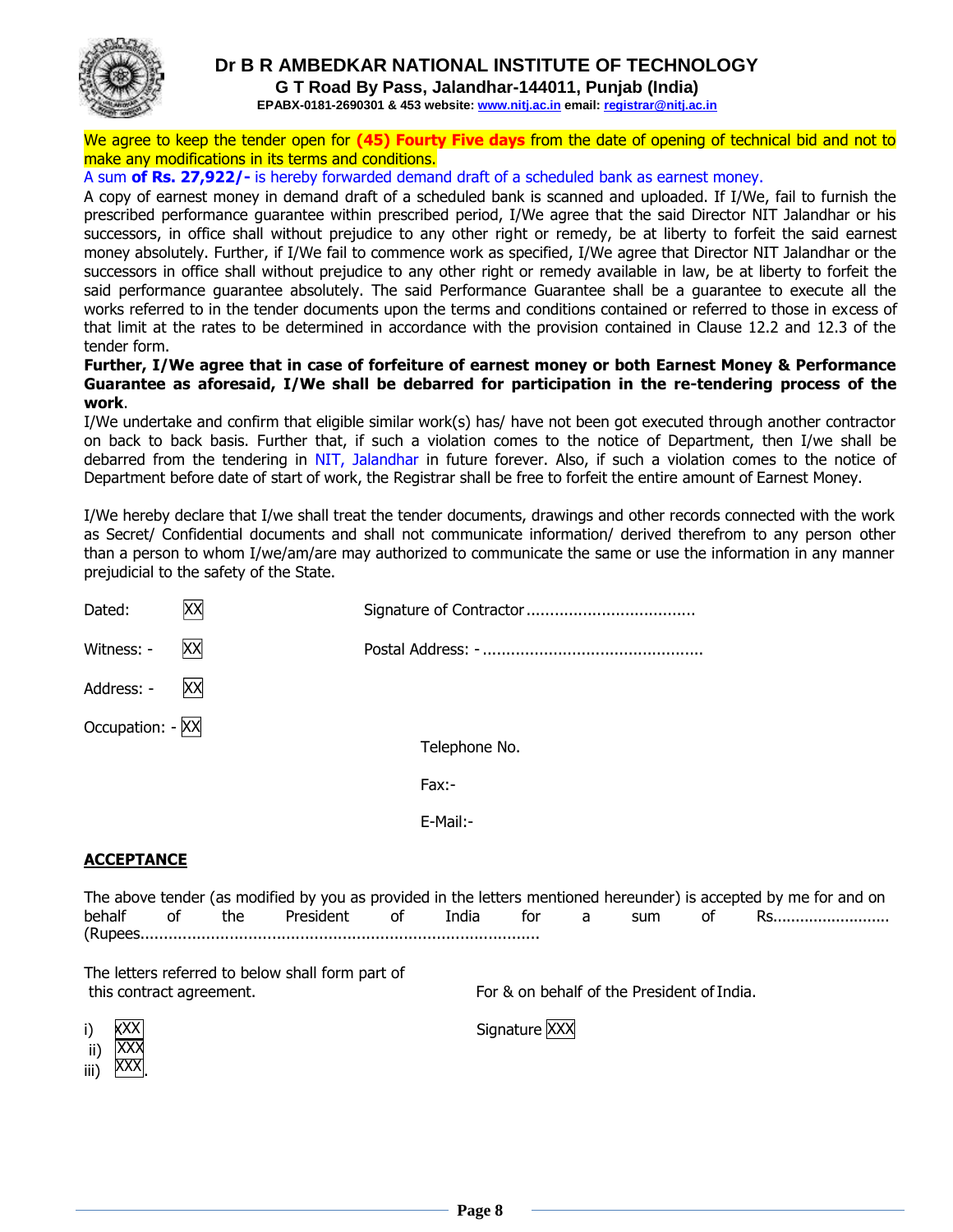

Dated: - ................................. Registrar

To be filled in by the Executive Engineer To be filled in by the contractor XXX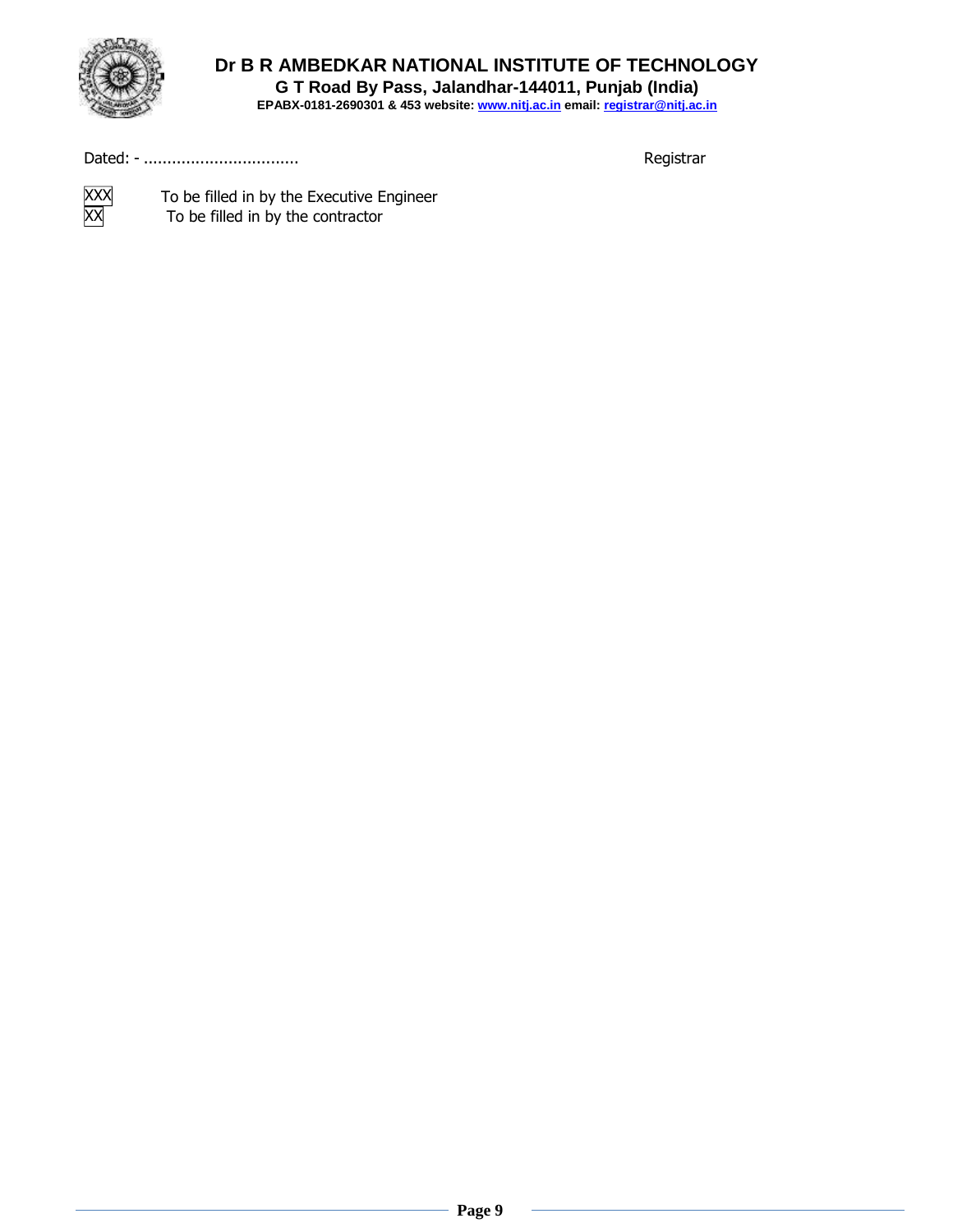

**G T Road By Pass, Jalandhar-144011, Punjab (India)**

**EPABX-0181-2690301 & 453 website: www.nitj.ac.in email: registrar@nitj.ac.in**

#### **SCHEDULES (A to F)**

#### **SCHEDULE "A"**

Schedule of quantities - **Schedule of Quantities (ElectricalWork)**

#### **SCHEDULE "B"**

Schedule of materials to be issued to the contractor

| S.No. | Description of item. | Quantity.  | Rate in figures & words<br>at which the material will<br>be charged to the contractor | Place of<br><b>issue</b> |
|-------|----------------------|------------|---------------------------------------------------------------------------------------|--------------------------|
|       |                      |            | 4                                                                                     |                          |
|       |                      | <b>NIL</b> |                                                                                       |                          |

#### **SCHEDULE** "C"

Tools and plants to be hired to the contractor

| <b>S.NO.</b> | <b>PLACE OF ISSUE</b> | <b>DESCRIPTION.</b> |            | <b>HIRE CHARGES</b> |  |
|--------------|-----------------------|---------------------|------------|---------------------|--|
|              |                       |                     |            | <b>PER DAY</b>      |  |
|              |                       |                     | <b>NIL</b> |                     |  |

#### **SCHEDULE "D"**

Extra schedule for specific requirements/ documents for the work, if any.

-

- 1. Special Conditions
- 2. Particular Specifications. -

#### **SCHEDULE "E"**

|     | Reference to General Conditions<br>of Contract: | General Conditions of contract 2014<br>works amended up to date of<br>submission of bid.                         |
|-----|-------------------------------------------------|------------------------------------------------------------------------------------------------------------------|
| 1.1 | Name of Work:                                   | <b>Providing a new Earthing System at Dr. B R Ambedkar</b><br><b>National Institute of Technology, Jalandhar</b> |
| 1.2 | Estimated Cost of work:                         | Rs.13,99,622/-                                                                                                   |
| 1.3 | Earnest Money:                                  | Rs. 27,992/- (To be returned after receiving<br>performanceGuarantee)                                            |
| 1.4 | Performance Guarantee                           | 5.00% of tendered value                                                                                          |
| 1.5 | Security Deposit                                | 2% of tendered value                                                                                             |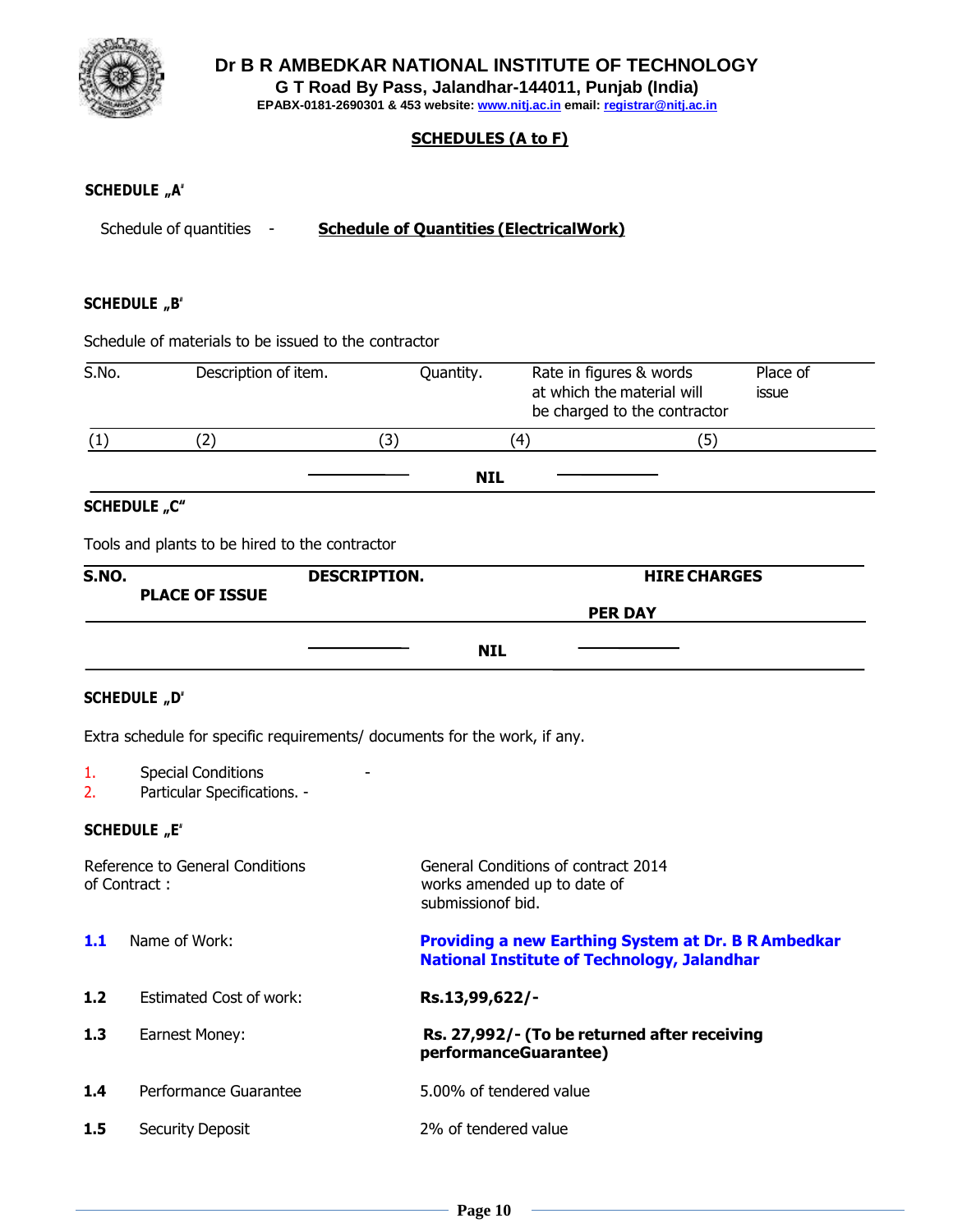

**G T Road By Pass, Jalandhar-144011, Punjab (India) EPABX-0181-2690301 & 453 website: www.nitj.ac.in email: registrar@nitj.ac.in**

#### **SCHEDULE "F":**

**General Rules & Directions:**

Officer Inviting Tender **Registrar,**

Maximum percentage for quantity of items of work to be executed beyond which rates are to be determined in accordance with Clauses 12.2 & 12.3 Refer Clause-12

#### **Definitions:**

- 
- 
- 2(x) Percentage on cost of materialsand labour to cover all overheads and profits 15%
- 
- 
- Form **Form bid.** Form **of submission of bid.**

#### **Clause-1:**

- i Time allowed for submission of Performance Guarantee Programme Chart (Time & Progress) and applicable labour licenses, registration with EPFO, ESIC and BOCW Welfare Board or proof of applying thereof from the date of issue of letter of acceptance.
- ii Maximum allowable extension with late fee @0.1% per day of the performance guarantee amount beyond the period provided in (i) above

#### **Clause-2**:

Authority for fixing compensation Director, NIT, Jalandhar under Clause 2

#### **Clause – 2A:**

Whether clause-2A shall be Not applicable

#### **Clause-5**:

Number of days from the date of issue of letter of acceptance for reckoning date of start 15days

**Dr. B R Ambedkar National Institute of Technology, Jalandhar.**

#### 2(v) Registrar Dr. B R Ambedkar **NIT, Jalandhar** 2(viii) Accepting Authority **Registrar,NIT, Jalandhar**

2(xi) Standard Schedule of Rates Delhi Schedule of Rates 2019 with upto date correction slips

2(xii) Department Dr. B R Ambedkar NIT, Jalandhar

9(ii) Standard NIT, Jalandhar Contract GCC 2019, Form 8 as amended upto thedate

#### **10 days**

**1 to 5 days**

Mile Stone Refer Table of Milestones at **Sheet No.15**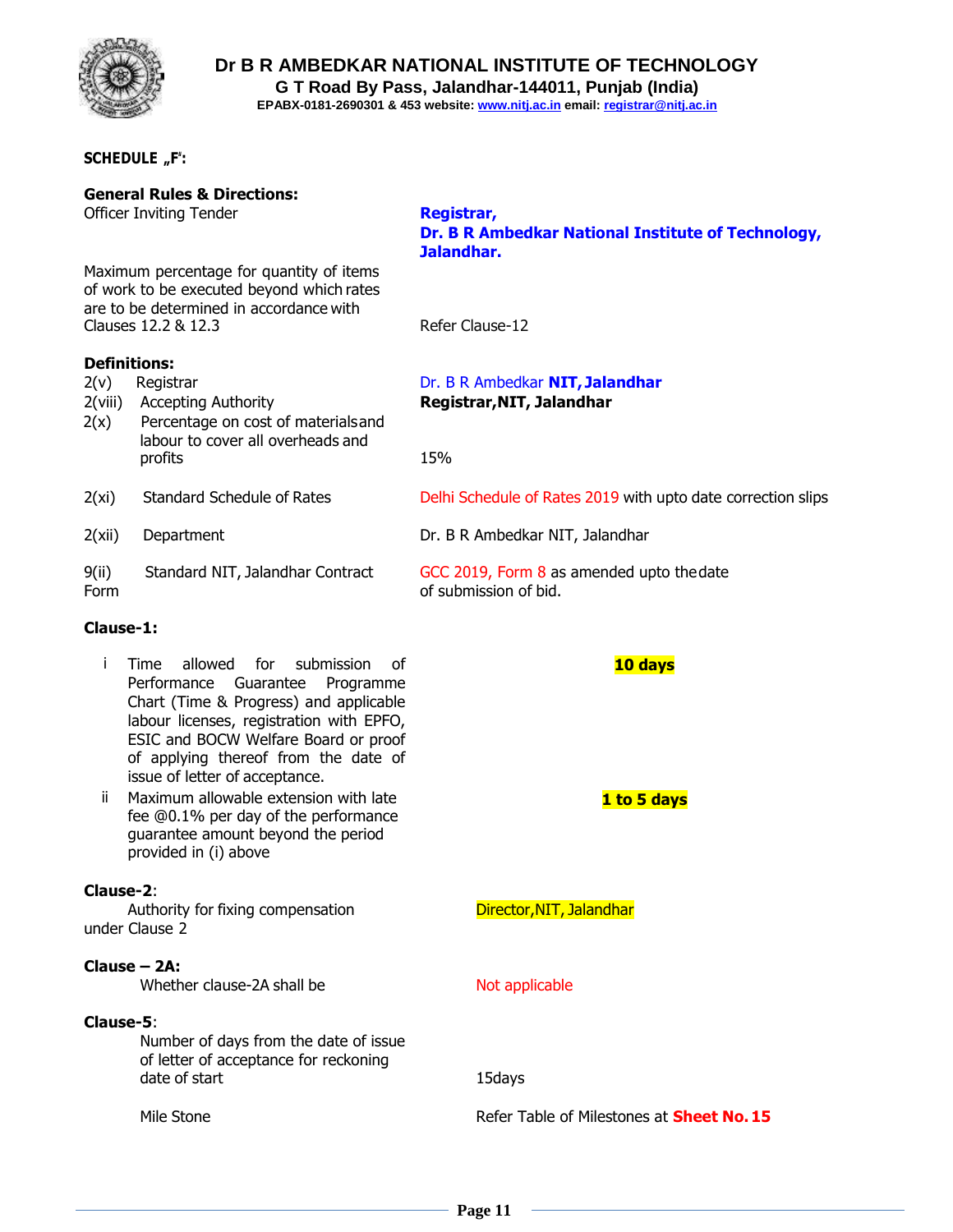

**G T Road By Pass, Jalandhar-144011, Punjab (India)**

**EPABX-0181-2690301 & 453 website: www.nitj.ac.in email: registrar@nitj.ac.in**

Time allowed for execution of work 01 Months.

| <b>Authority to decide</b><br>Extension of time<br>i.<br>for completion of work.<br>ii.<br>Re-scheduling of Mile stone                                                                                                                                                                                                                                                                                                                                                                   | Registrar, Dr. B R Ambedkar National Institute of<br>Technology, Jalandhar.<br>Dean PD, Dr. B R Ambedkar National Institute of<br>Technology, Jalandhar. |
|------------------------------------------------------------------------------------------------------------------------------------------------------------------------------------------------------------------------------------------------------------------------------------------------------------------------------------------------------------------------------------------------------------------------------------------------------------------------------------------|----------------------------------------------------------------------------------------------------------------------------------------------------------|
| iii Shifting of date of start in case of<br>delay in handing over of site.                                                                                                                                                                                                                                                                                                                                                                                                               | Dean-PD, NIT Jalandhar                                                                                                                                   |
| Clause-6, 6A:<br>Clause applicable- (6 or 6A):                                                                                                                                                                                                                                                                                                                                                                                                                                           | Clause-6A (Computerized Measurement to be<br>submittedby agency)                                                                                         |
| <b>Clause-7:</b> Gross work to be done together<br>with net payment/adjustment<br>of advances for material<br><b>Rs.3.00 lacs</b><br>collected,<br>if any, since the last such payment<br>for being eligible to interim payment<br><b>Clause-7A:</b> (No Running Account Bill shall be paid for<br>the work till the applicable labour licenses,<br>registration with EPFO, ESIC and BOCW<br>Welfare Board, whatever applicable are<br>submitted by the contractor to the<br>Registrar.) | Yes, applicable                                                                                                                                          |
| <b>Clause-10A:</b><br>List of testing equipment to be<br>provided by the contractor at site lab.<br>Clause-10-B (ii).<br>Whetherclause 10-B (ii) shall be<br>applicable                                                                                                                                                                                                                                                                                                                  | Not applicable<br>Not applicable                                                                                                                         |
| Clause-10C:-<br>(i) Component of labour expressed<br>as percent of total value of work for                                                                                                                                                                                                                                                                                                                                                                                               | Not applicable                                                                                                                                           |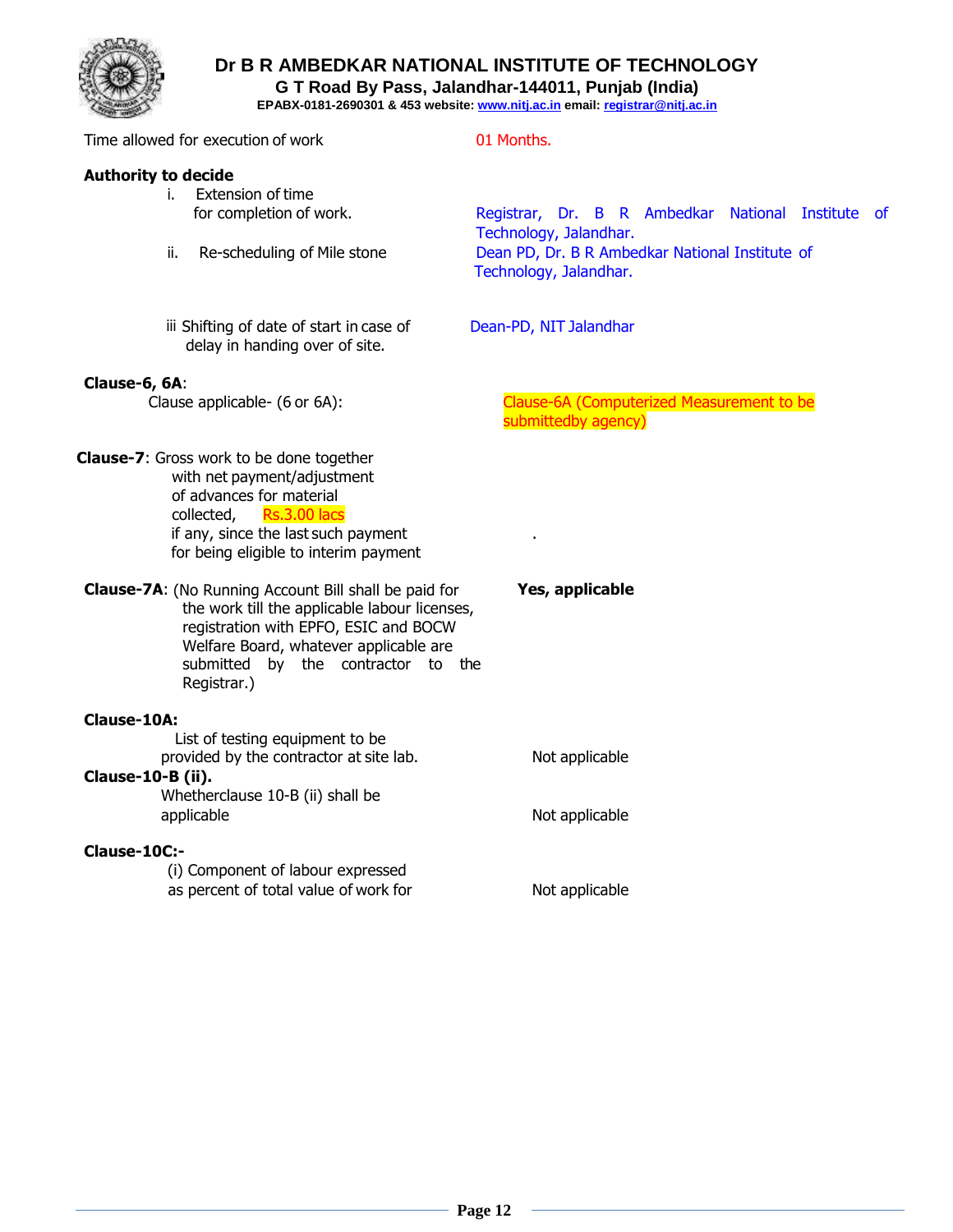

**G T Road By Pass, Jalandhar-144011, Punjab (India) EPABX-0181-2690301 & 453 website: www.nitj.ac.in email: registrar@nitj.ac.in**

|                                                                                                                                                                 | <b>Clause-10 CC:</b><br><b>Not Applicable</b>                                           |                   |                                                                                                         |  |  |  |
|-----------------------------------------------------------------------------------------------------------------------------------------------------------------|-----------------------------------------------------------------------------------------|-------------------|---------------------------------------------------------------------------------------------------------|--|--|--|
| Clause 10CC to be applicable in contracts<br>with stipulated period of completion<br>exceeding the period shown in the next column                              |                                                                                         |                   |                                                                                                         |  |  |  |
| Component of civil construction materials (except materials covered under<br>clause 10CA) expressed as percent of total value of work.<br><b>Not Applicable</b> |                                                                                         |                   |                                                                                                         |  |  |  |
| Component of labour expressed as percent of total value of work.<br><b>Not Applicable</b>                                                                       |                                                                                         |                   |                                                                                                         |  |  |  |
|                                                                                                                                                                 | Component of P.O.L. expressed as percent of total value of work.                        |                   | Nil                                                                                                     |  |  |  |
| Clause-11:                                                                                                                                                      | Specifications to be followed for<br>execution of work                                  | bid.              | C.P.W.D. Specifications for electrical works<br>correction slips issued upto last date of submission of |  |  |  |
|                                                                                                                                                                 | <b>Clause-12:</b> Type of Work:                                                         | Maintenance work. |                                                                                                         |  |  |  |
| 12.2 & 12.3                                                                                                                                                     | Deviation limit beyond which<br>clause 12.2 & 12.3 shall apply<br>for electrical works. | 100%              |                                                                                                         |  |  |  |
| 12.5                                                                                                                                                            | (i) Deviation limit beyond which<br>clause 12.2 & 12.3 shall apply                      |                   |                                                                                                         |  |  |  |

for foundation works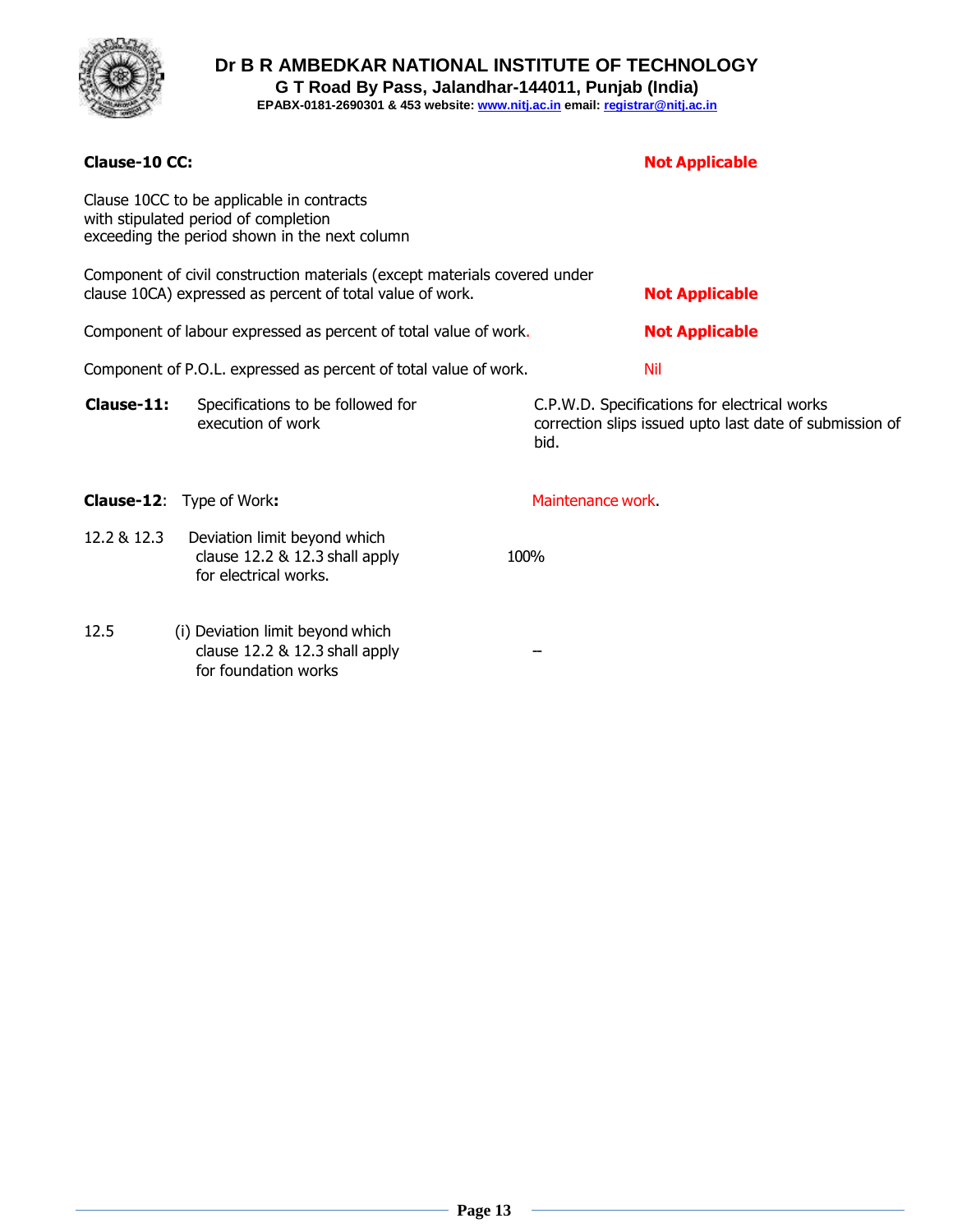

**Clause-16**: Competent Authority for Listof mandatory machinery tools & Plants to be deployed by the Contractor at site Refer Sheet No. 62-64

deciding reduced rates. **Director, NIT, JalandharClause-18**:

**Clause -17:** Contractor Liable for Damages, six months

**Applicable**

- defects during defect liability Period
- **Clause-19**: The ESI and EPF contribution on the part of employer in respect of this contract shall be paid by the contractor. These contributions on the part of the employer paid by the contractor shall be reimbursed by the Registrar to the contractor on actual basis. **The applicable and eligible amount of EPF&ESI shall be reimbursed preferably within 7 days but not later than 30 days of submission of documentary proof of payment provided same are in order. The contractor shall also comply with provisions of the inter-state migrant workmen (Regulation of Employment and conditions of service Act,1979).**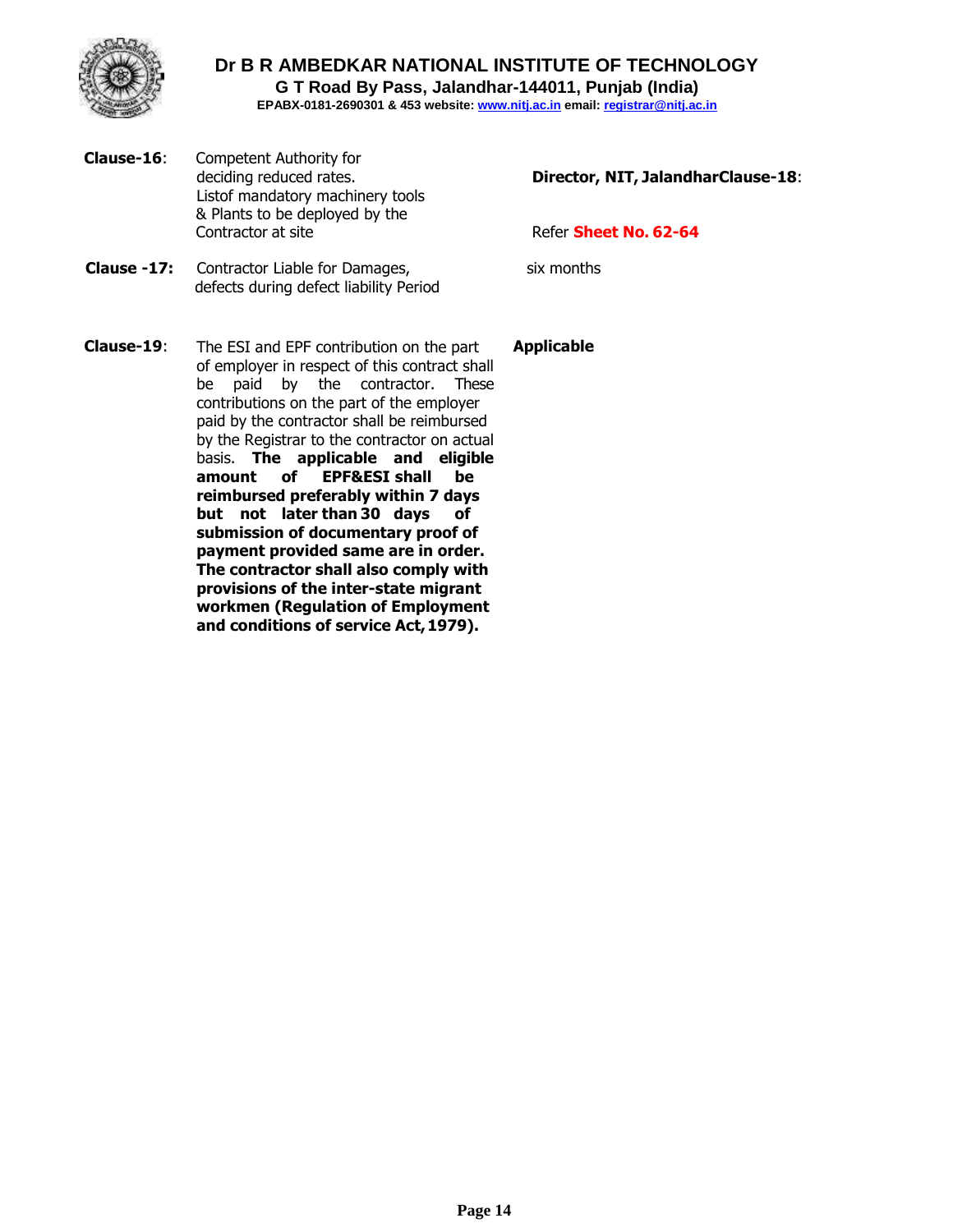

**EPABX-0181-2690301 & 453 website: www.nitj.ac.in email: registrar@nitj.ac.in**

#### **Clause-25:**

| Constitution of Dispute Redressal Committee (DRC) Competent Authority to appoint DRC. |                        |
|---------------------------------------------------------------------------------------|------------------------|
| DRC shall constitute on Chairman and Two                                              | Director NIT Jalandhar |
| members                                                                               |                        |

#### **Clause-36 (i) – Requirement of Technical Representative (s) and Recovery Rate.**

| $\mathsf{S}.$<br>No | <b>Minimum</b><br><b>Qualification of</b><br>Technical<br>Representative | <b>Discipli</b><br>ne | <b>Designation (Principal</b><br><b>Technical/ Technical</b><br>Representative)                      | <b>Minimu</b><br><b>Experien</b>    | <b>Number</b> | Rate at which recovery shall be<br>made from contractor in the event<br>of non deployment.<br>Words |                                                         |
|---------------------|--------------------------------------------------------------------------|-----------------------|------------------------------------------------------------------------------------------------------|-------------------------------------|---------------|-----------------------------------------------------------------------------------------------------|---------------------------------------------------------|
| $\boxed{1}$         | <b>or</b><br>Diploma                                                     | Electrical            | <b>Principal Technical</b><br>Representative<br>(Project Planning/<br><b>Site/ Billing Engineer)</b> | ce<br>2Years<br>or<br><b>5Years</b> | 1 No.         | <b>Figures</b><br>$15,000/-$<br>Rs.<br>Per month                                                    | Rs. Fifteen<br>thousand only<br>per month per<br>person |
|                     | <b>Engineer</b>                                                          |                       |                                                                                                      |                                     |               |                                                                                                     |                                                         |

**Assistant Engineers retired from Government Services that are holding Diploma will be treated at par with Graduate Engineer,Diploma holder with minimum 10 years relevant experience with a reputed construction co. can be treated at par with Graduate Engineers for the purpose of such deployment subject to the condition that such diploma holders should not exceed 50% of requirement of degree engineers.**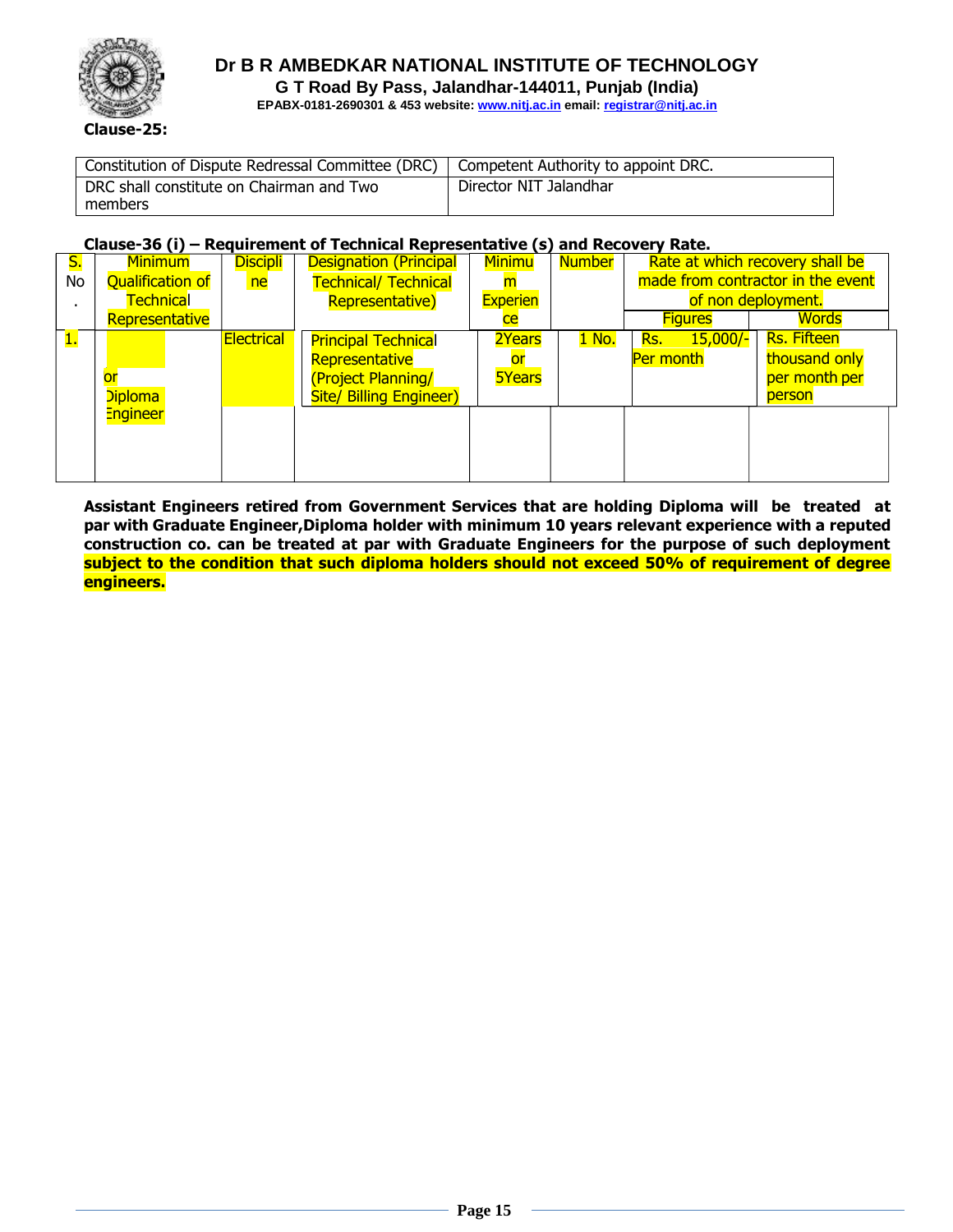

### **Name of work: Providing a new Earthing System at Dr. B R Ambedkar National Institute of Technology, Jalandhar**

PART B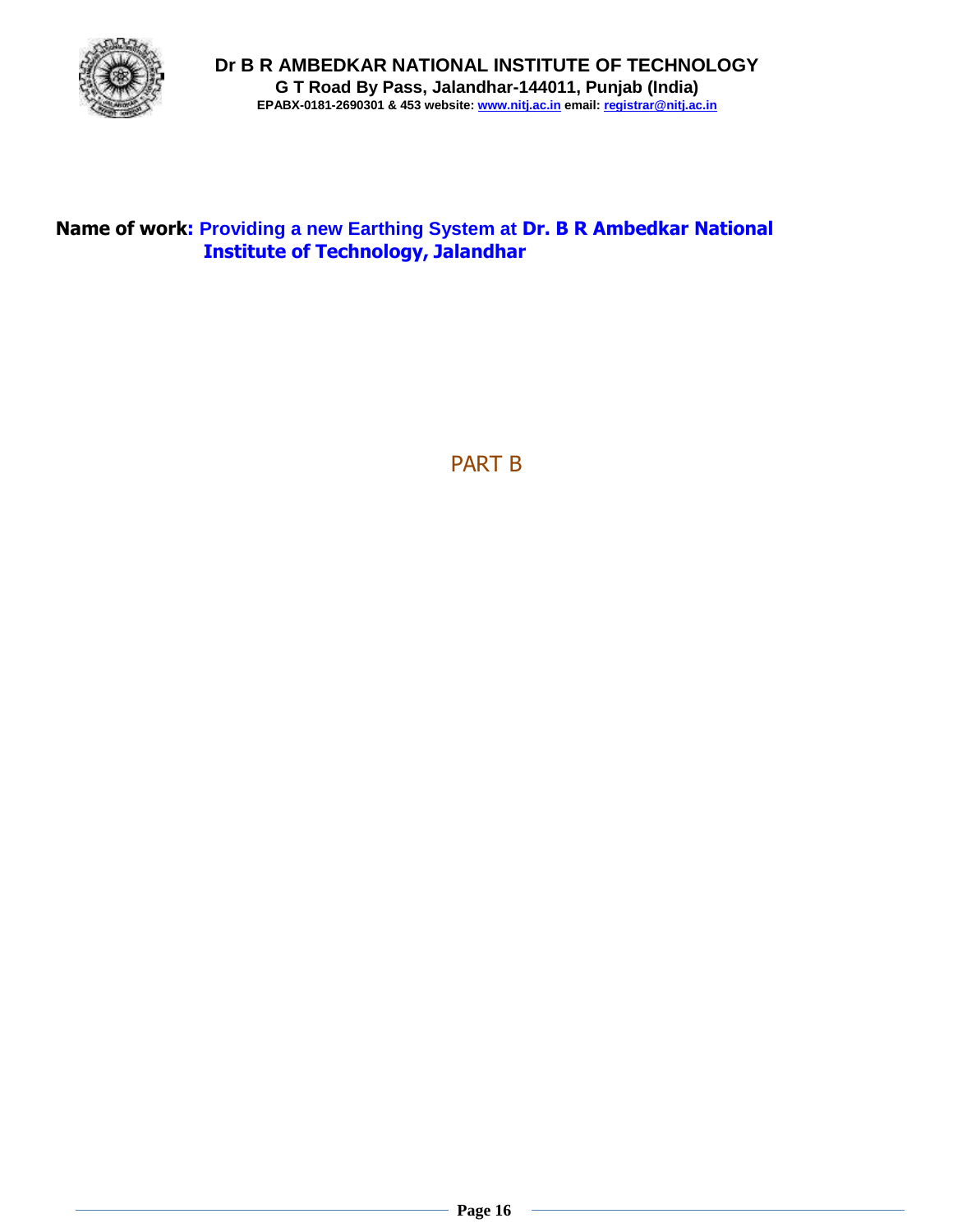

**EPABX-0181-2690301 & 453 website: www.nitj.ac.in email: registrar@nitj.ac.in**

#### **Form of Earnest Money Deposit Bank Guarantee Bond**

WHEREAS, contractor...................(Name of contractor) (hereinafter called "the contractor") has submitted his tender dated ............. (date) for the construction of ................................................(name of work) (hereinafter called "the Tender")

KNOW ALL PEOPLE by these presents that we ......................................... registered office at ................................... (hereinafter called "the Bank") are bound unto **Director,Dr. B R Ambedkar National institute of Technology, Jalandhar**in the sum of Rs. ......................... (Rs. in words .................................................) for which payment well and truly to be made to the said **Director,Dr. B R Ambedkar National institute of Technology JALANDHAR**the Bank binds itself, his successors and assigns by these presents.

SEALED with the Common Seal of the said Bank this .................. day of .................. 20 THE CONDITIONS of this obligation are:

(1) If after Technical Bid opening of tender; the Contractor withdraws, his tender during the period of validity of tender (including extended validity of tender) specified in the Form of Tender;

(2) If the contractor having been notified of the acceptance of his tender by the **Director,Dr. B R Ambedkar National institute of Technology JALANDHAR(a)** fails or refuses to execute the Form of Agreement in accordance with the Instructions to contractor, if required;

OR

(b) fails or refuses to furnish the Performance Guarantee, in accordance with the provisions of tender document and Instructions to contractor,

OR

(c) fails or refuses to start the work, in accordance with the provisions of the contract and Instructions to contractor, OR

(d) fails or refuses to submit fresh Bank Guarantee of an equal amount of this Bank Guarantee, against Security Deposit after award of contract.

We undertake to pay to the **Director,Dr. B R Ambedkar National institute of Technology JALANDHAR**either up to the above amount or part thereof upon receipt of his first written demand, without **Registrar,Dr. B R Ambedkar National institute of Technology JALANDHAR** having to substantiates his demand, provided that in his demand the **Director,Dr. B R Ambedkar National institute of Technology JALANDHAR**will note that the amount claimed by him is due to him owing to the occurrence of one or any of the above conditions, specifying the occurred condition or conditions.

This Guarantee will remain in force up to and including the date\*............... after the deadline for submission oftender as such deadline is stated in the Instructions to contractor or as it may be extended by the **Director,Dr. B R Ambedkar National institute of Technology JALANDHAR** notice of which extension(s) to the Bank is hereby waived. Any demand in respect of this Guarantee should reach the Bank not later than the above date.

DATE ............. SIGNATURE OF THE BANK

WITNESS .................. SEAL

(SIGNATURE, NAME AND ADDRESS) \*Date to be worked out on the basis of validity period of 6 months from last date of receipt of tender.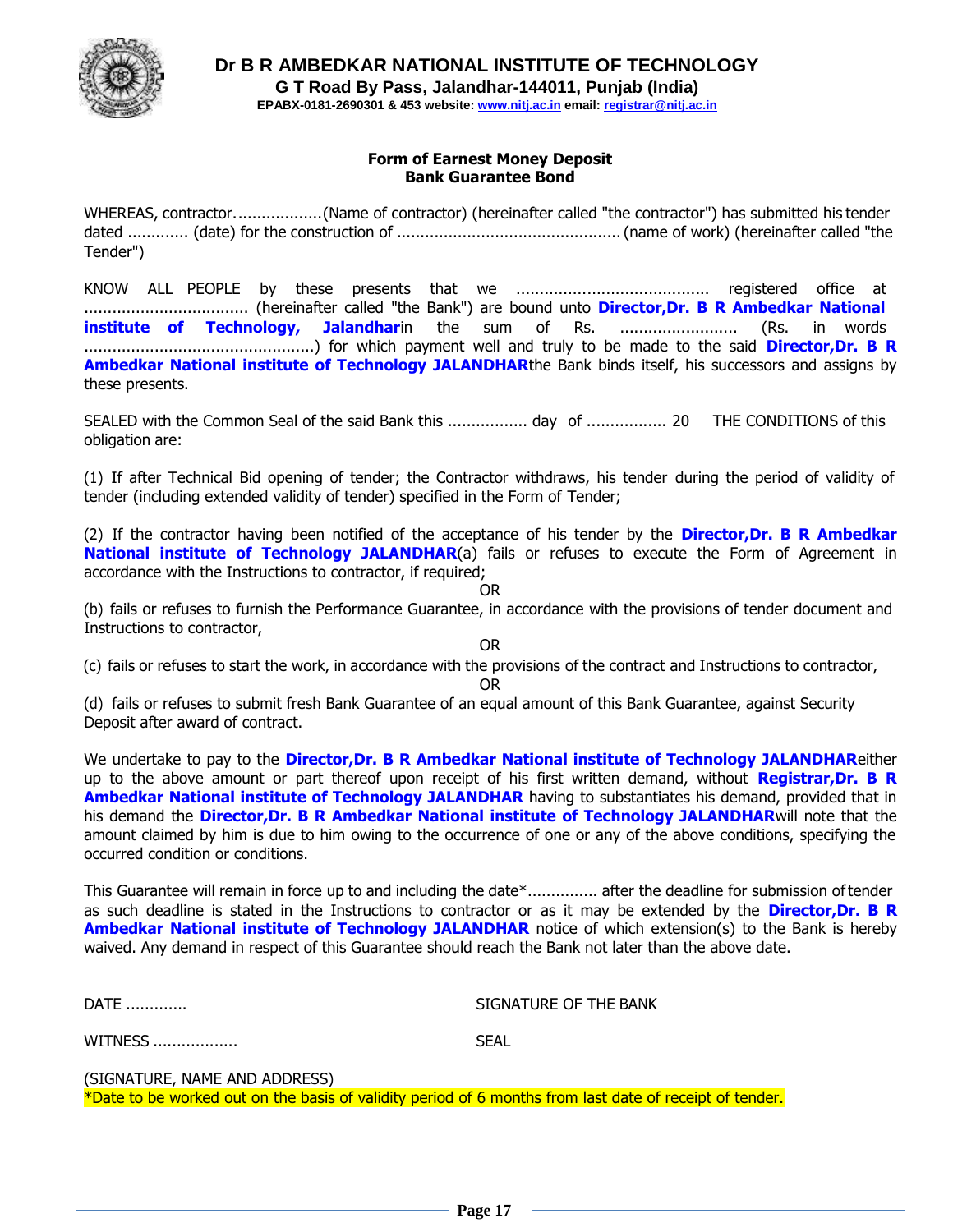

**G T Road By Pass, Jalandhar-144011, Punjab (India)**

**EPABX-0181-2690301 & 453 website: www.nitj.ac.in email: registrar@nitj.ac.in**

#### **FORM OF PERFORMANCE SECURITY**

#### **BANK GUARANTEE BOND**

|    | In consideration of the President of India (hereinafter called "The Government") having offered to accept the terms<br>and conditions of the proposed agreement between<br>and                                                                                                                                       |                                                                          |         |                          |           |  |
|----|----------------------------------------------------------------------------------------------------------------------------------------------------------------------------------------------------------------------------------------------------------------------------------------------------------------------|--------------------------------------------------------------------------|---------|--------------------------|-----------|--|
|    |                                                                                                                                                                                                                                                                                                                      |                                                                          |         | (hereinafter called "The |           |  |
|    | said agreement") having agreed to production of a irrevocable Bank Guarantee for Rs.                                                                                                                                                                                                                                 |                                                                          |         |                          | (Rupees   |  |
|    |                                                                                                                                                                                                                                                                                                                      | only) as security/guarantee from the contractor(s) for compliance of his |         |                          |           |  |
|    | obligations in accordance with the terms and conditions in the said agreement.                                                                                                                                                                                                                                       |                                                                          |         |                          |           |  |
| 1. | (hereinafter referred to as "the Bank) hereby undertake<br>We                                                                                                                                                                                                                                                        |                                                                          |         |                          | to        |  |
|    | (Indicate the name of the bank)                                                                                                                                                                                                                                                                                      |                                                                          |         |                          |           |  |
|    | pay to the Government an amount not exceeding Rs.                                                                                                                                                                                                                                                                    |                                                                          | (Rupees |                          | _only) on |  |
|    | demand by the Government.                                                                                                                                                                                                                                                                                            |                                                                          |         |                          |           |  |
| 2. | We                                                                                                                                                                                                                                                                                                                   | do hereby undertake to pay the amounts due and payable                   |         |                          |           |  |
|    | (indicate the name of the bank)                                                                                                                                                                                                                                                                                      |                                                                          |         |                          |           |  |
|    | under this Guarantee without any demure, merely on a demand from the Government stating that the<br>amount claimed is required to meet the recoveries due or likely to be due from the said contractor(s). Any<br>such demand made on the Bank shall be conclusive as regards the amount due and payable by the bank |                                                                          |         |                          |           |  |

under this Guarantee. However, our liability under this guarantee shall be restricted to an amount not exceeding Rs. (Rupees only). 3. We, the said bank further undertake to pay to the Government any money so demanded notwithstanding any

dispute or disputes raised by the contractor(s) in any suit or proceeding pending before any court or Tribunal relating thereto, our liability under this present being absolute and unequivocal.

The payment so made by us under this bond shall be a valid discharge of our liability for payment there under and the contractor(s) shall have no claim against us for making such payment.

4. We We Further agree that the guarantee herein contained shall (Indicate the name of the Bank)

remain in full force and effect during the period that would be taken for the performance of the said agreement and that it shall continue to be enforceable till all the dues of the Government under or by virtue of the said agreement have been fully paid and its claims satisfied or discharged or till Registrar on behalf of the Government certified that the terms and conditions of the said agreement have been fully and properly carried out by the said contractor (s) and accordingly discharges this guarantee.

5. We further agree with the Government that the government (Indicate name of the bank)

shall have the fullest liberty without our consent and without effecting in any manner our obligations hereunder to vary any of the terms and conditions of the said agreement or to extend time of performance by the said contractor(s) form time to time or to postpone for any time or from time to time any of the powers exercisable by the Government against the said contractor(s) and to forbear or enforce any of the terms and conditions relating to the said agreement and we shall not be relieved from our liability by reason of any such variation, or extension being granted to the said contractor(s) or for any forbearance, act of omission on the part of the Government or any indulgence by the Government to the said contractor(s) or by any such matter or thing whatsoever which under the law relating to sureties would, but for this provision, have effect of so relieving us.

- 6. This guarantee will not be discharged due to the change in the constitution of the Bank or the contractor(s).
- 7. We We lastly undertake not to revoke this guarantee except (indicate the name of Bank)

with the previous consent of the Government in writing.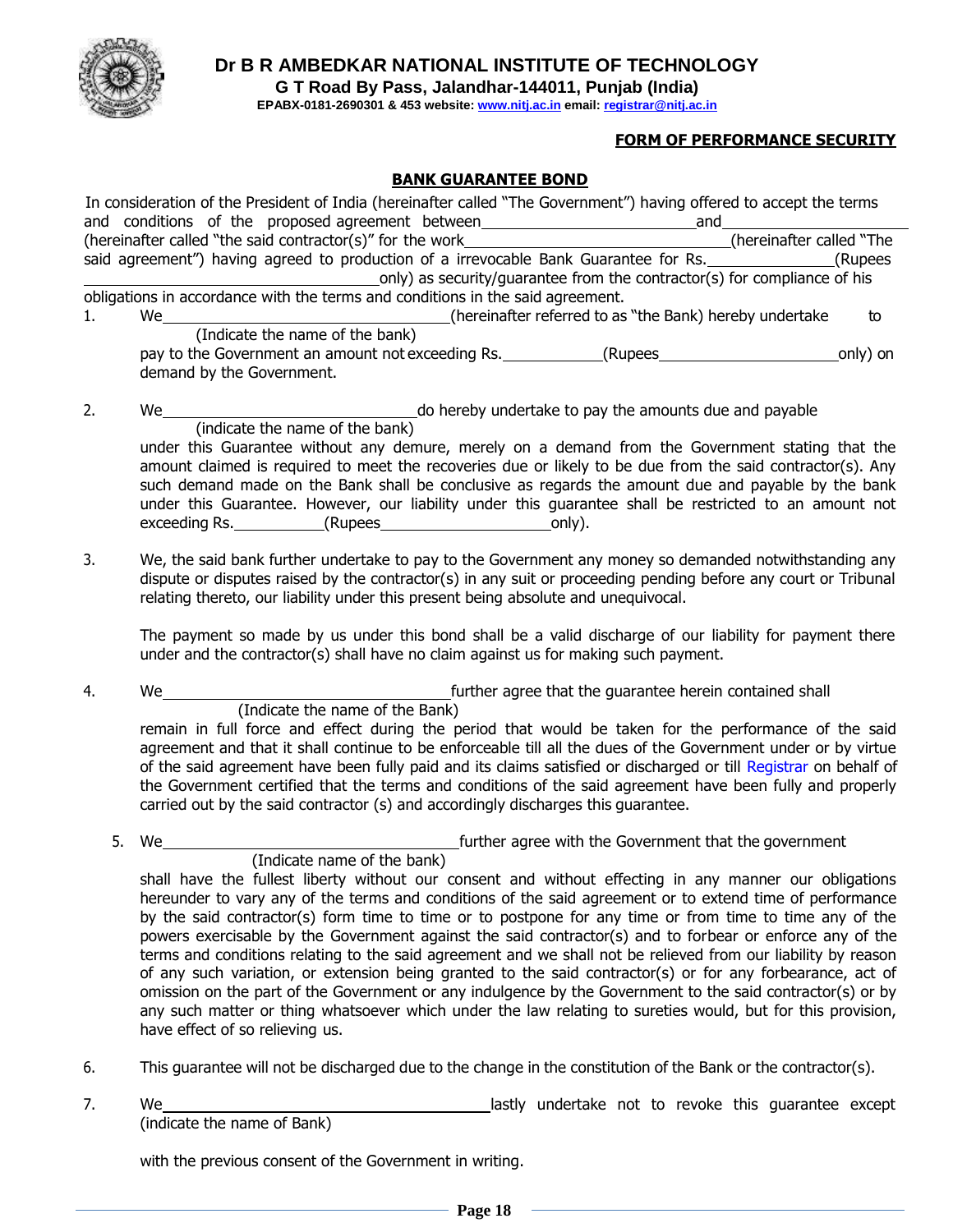

**EPABX-0181-2690301 & 453 website: www.nitj.ac.in email: registrar@nitj.ac.in**

8. This guarantee shall be valid upto<br>
<u>Late universually unless extended on demand by Government</u>. Notwithstanding anything mentioned above, our liability against this guarantee is restricted to Rs. More the CRUPEN CRUPER CRUPER CRUPER CRUP (Rupees only) and unless a claim in writing is lodged with us within six months of the date of expiry or the extended date of expiry of this guarantee all our liabilities under this guarantee shall stand discharged.

Dated the the day of the day of the form

(indicate the name of Bank)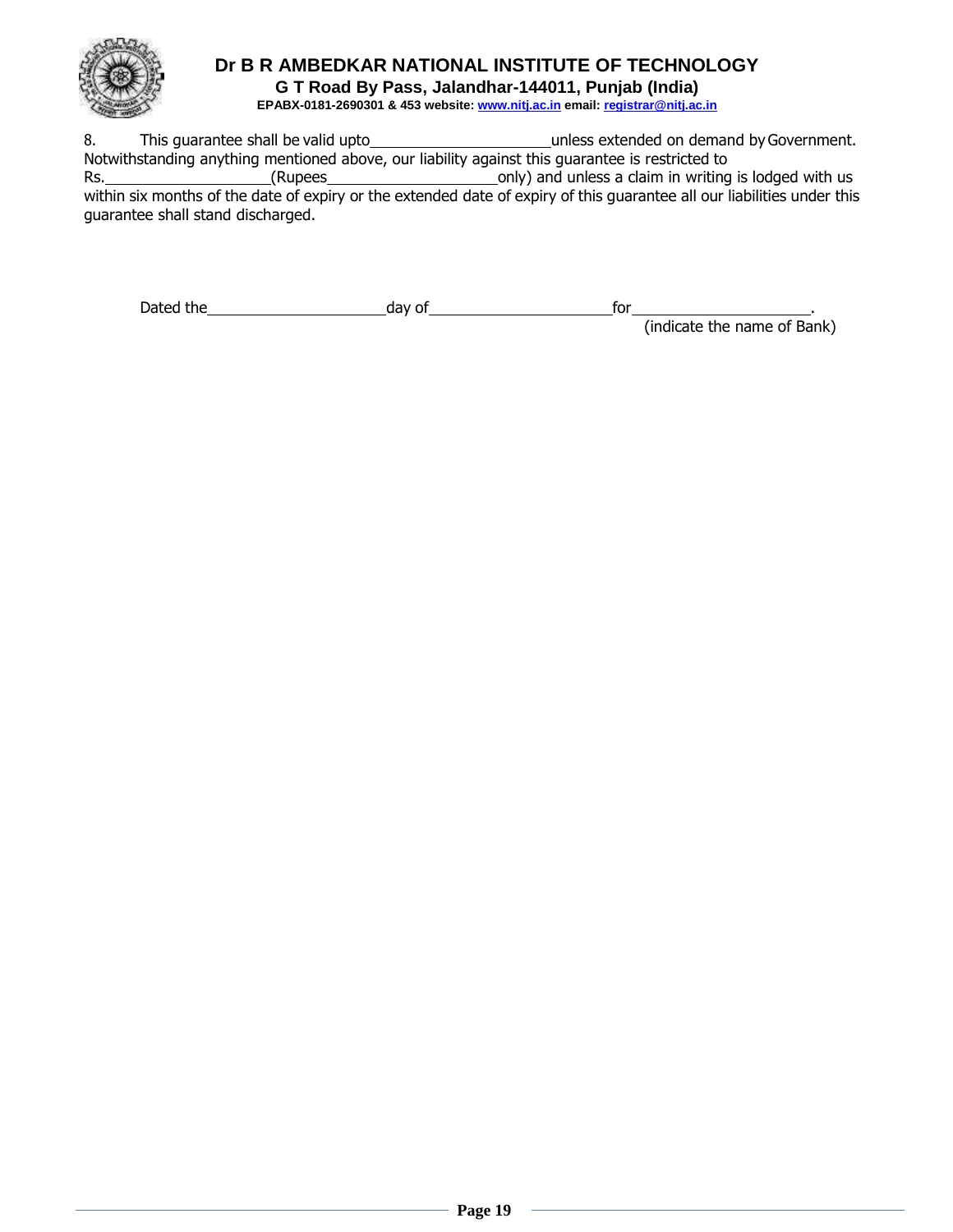

**EPABX-0181-2690301 & 453 website: www.nitj.ac.in email: registrar@nitj.ac.in**

#### **GUIDELINES REGARDING SIGNING OF INTEGRITY PACT BY THE BIDDER AT THE TIME OF SUBMISSION OF BID (Vide No. DG/CON/255A dated 10.08.2011)**

#### **Sub: Clarification regarding Introduction of Integrity Pact introduced vide OM No. CON 255 dated 23.05.2011** A new provision of Integrity Pact (IP) was introduced in GCC-2010 vide OM No. CON/255 dt. 23.05.2011. In

the OM it is mentioned that at the time of submission of bid, it shall be mandatory to sign the pact by the bidder failing which the bidder will stand disqualified from the tendering process and such bid would be summarily rejected.

Some field Units have raised their doubts regarding submission of duly signed Integrity Pact by the bidder at the time of submission of bid. In this regard it is clarified that:

- 1. Submission of duly signed Integrity Pact by the bidder is applicable in case of manual tendering where etendering is not followed.
- 2. In case of manual tendering Executive Engineer should sign the first page addressed to the intending bidder at the time of issue of tender form and before submission of the bid, each bidder shall sign IP at respective places and submit the bid. If duly signed IP is not submitted by the bidder, such bid shall not be considered.
- 3. In case of e-tendering, Integrity Pact shall be treated in the same manner as other components of the bid document. In e-tendering, the intending bidder does not sign any document physically and entire bid document is submitted through digital signature. Since IP is a part of bid document no separate physical submission is required with other documents to be submitted in the office of tender opening authority. In addition to other component of bid document, the Integrity Pact along shall also be signed between Executive Engineer and successful bidder after acceptance of bid.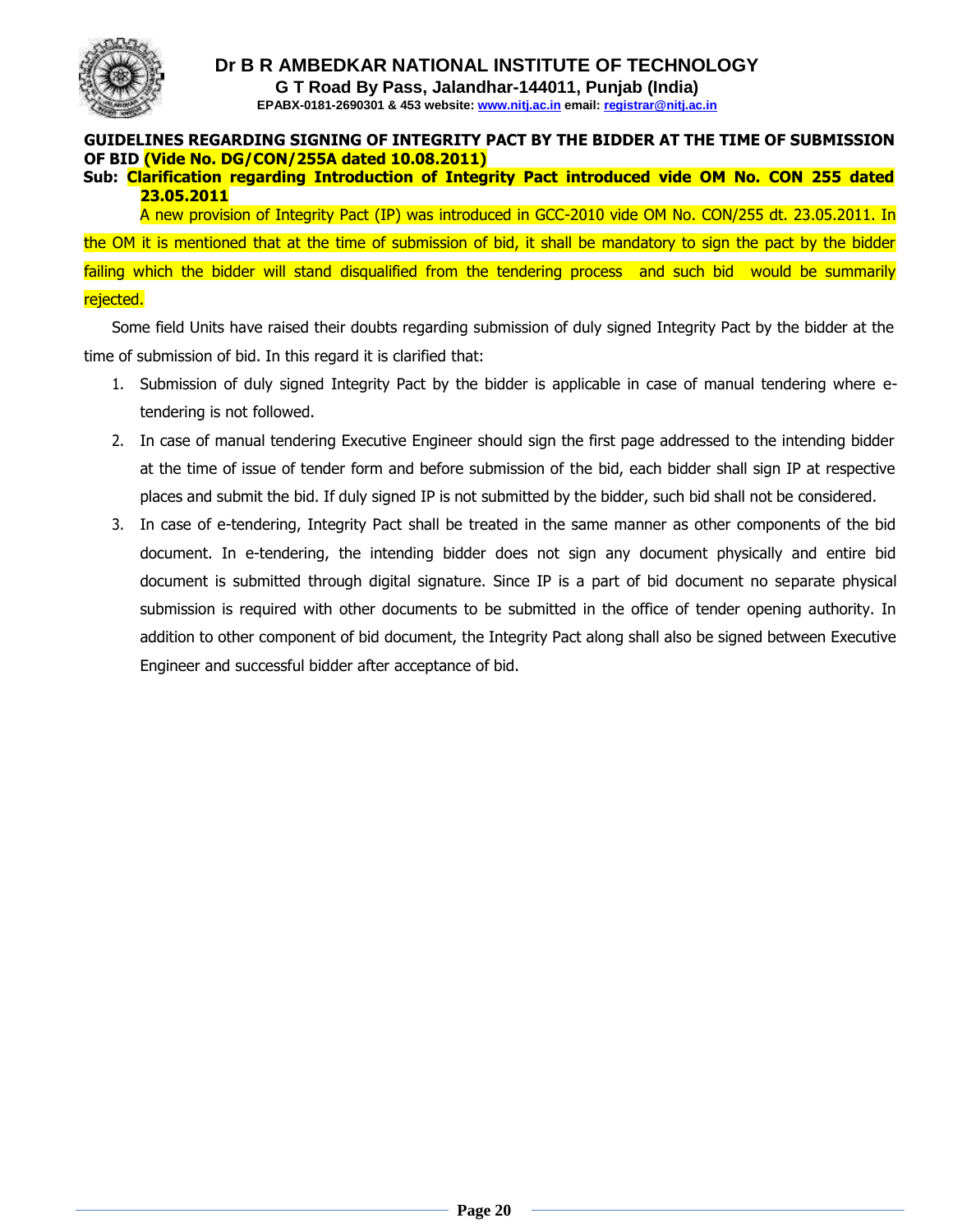

**EPABX-0181-2690301 & 453 website: www.nitj.ac.in email: registrar@nitj.ac.in**

#### **INTEGRITY PACT**

To,

…………………………, …………………………… …………………………

**Sub: NIT No. …………………………………. for the work ……………...................**

Dear Sir,

It is here by declared that NIT, Jalandhar is committed to follow the principle of transparency, equity and competitiveness in public procurement. The subject Notice Inviting Tender (NIT) is an invitation to offer made on the condition that the Bidder will sign the integrity Agreement, which is an integral part of tender/bid documents, failing which the tenderer/ bidder will stand disqualified from the tendering process and the bid of the bidder would be summarily rejected.

This declaration shall form part and parcel of the Integrity Agreement and signing of the same shall be deemed as acceptance and signing of the Integrity Agreement on behalf of the NIT, Jalandhar.

Yours faithfully

Registrar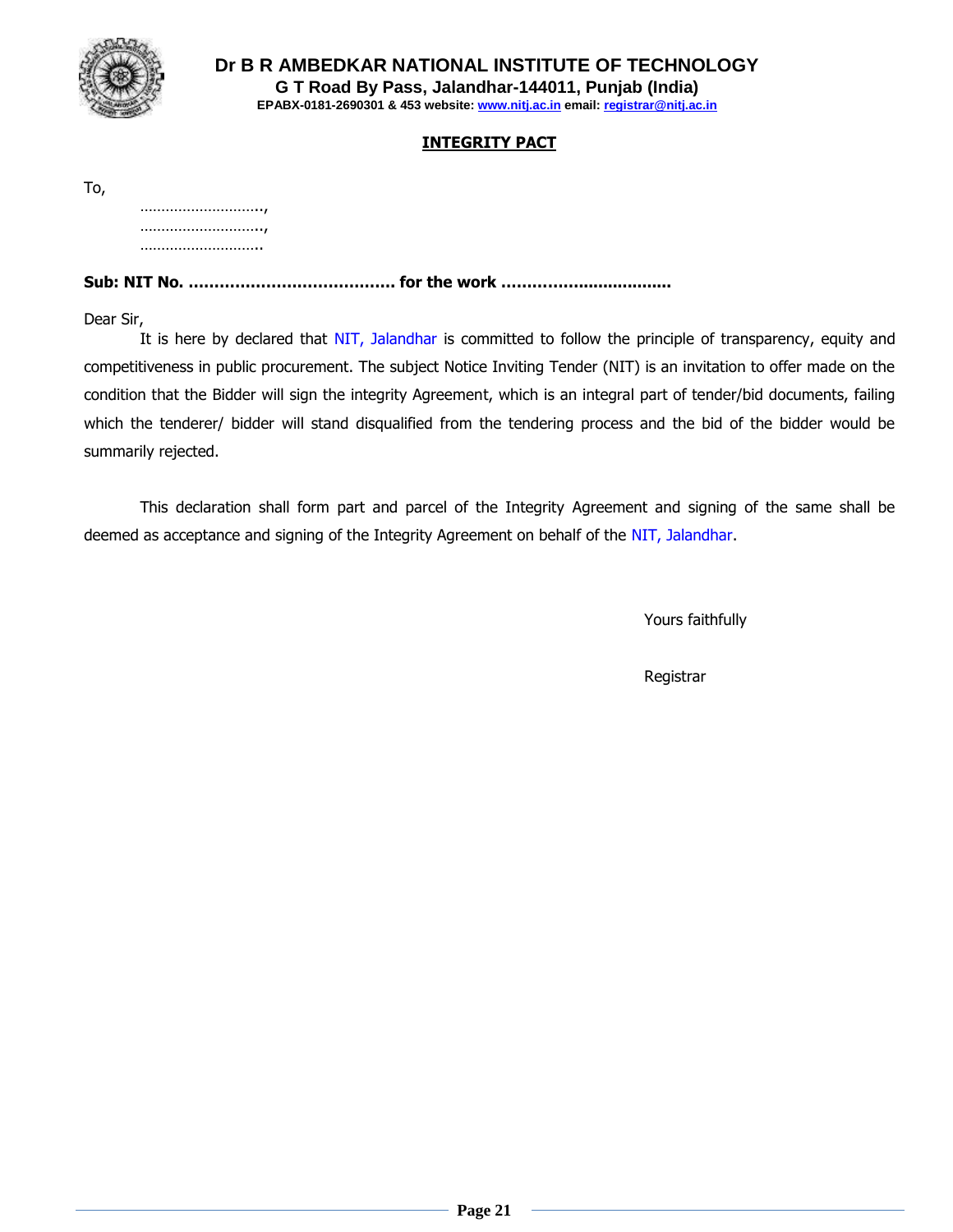

**EPABX-0181-2690301 & 453 website: www.nitj.ac.in email: registrar@nitj.ac.in**

#### **INTEGRITY PACT**

To,

Registrar,

………………………, ………………………..

#### **Sub: Submission of Tender for the work of ………………………....……………....** Dear Sir,

I/We acknowledge that NIT, Jalandhar is committed to follow the principles thereof as enumerated in the Integrity Agreement enclosed with the tender/bid document.

I/We agree that the Notice Inviting Tender (NIT) is an invitation to offer made on the condition that I/We will sign the enclosed integrity Agreement, which is an integral part of tender documents, failing which I/We will stand disqualified from the tendering process. I/We acknowledge that THE MAKING OF THE BID SHALL BE REGARDED AS AN UNCONDITIONAL AND ABSOLUTE ACCEPTANCE of this condition of the NIT.

I/We confirm acceptance and compliance with the Integrity Agreement in letter and spirit and further agree that execution of the said Integrity Agreement shall be separate and distinct from the main contract, which will come into existence when tender/bid is finally accepted by NIT, JALANDHAR. I/We acknowledge and accept the duration of the Integrity Agreement, which shall be in the line with Article 1 of the enclosed Integrity Agreement.

I/We acknowledge that in the event of my/our failure to sign and accept the Integrity Agreement, while submitting the tender/bid, NIT, Jalandhar shall have unqualified, absolute and unfettered right to disqualify the tenderer/ bidder and reject the tender/bid is accordance with terms and conditions of the tender/bid.

Yours faithfully

(Duly authorized signatory of the Bidder)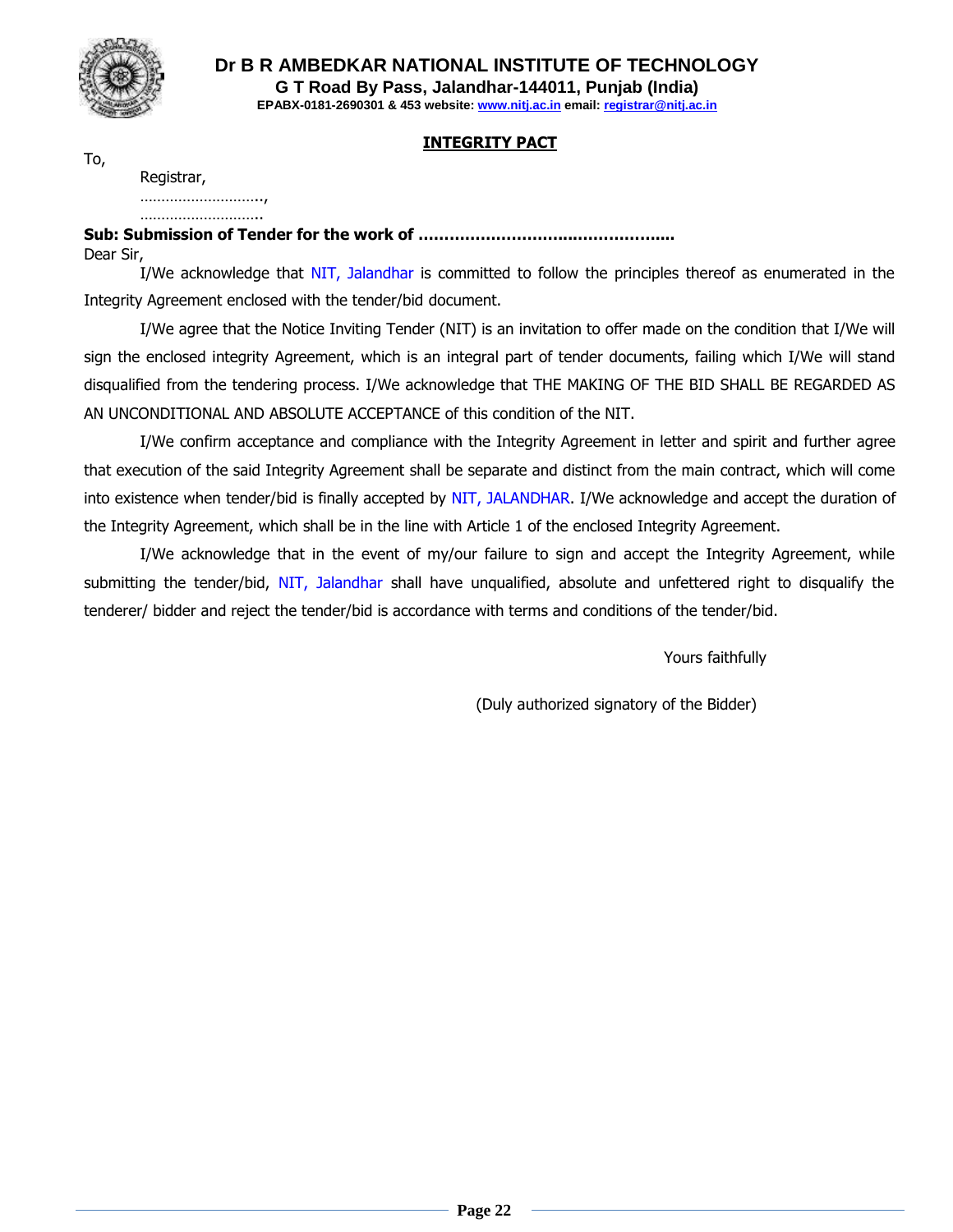

**G T Road By Pass, Jalandhar-144011, Punjab (India)**

**EPABX-0181-2690301 & 453 website: www.nitj.ac.in email: registrar@nitj.ac.in**

#### To be signed by the bidder and same signatory competent / authorized to sign the relevant contract on **behalf of NIT, Jalandhar. INTEGRITYAGREEMENT** This Integrity Agreement is made at ........................ an this ............ day of ........... 20...... **BETWEEN** mummus represented through Registrar, Dr. B R Ambedkar National institute of Technology, Jalandhar (Hereinafter referred as the<sub>"</sub>**Principal/ Owner**", which expression shall unless repugnant to the meaning or context hereof include its successors and permitted assigns) **AND** ............................................................................................................. (Name and Address of the Individual/firm/Company) through ......................................................................(Hereinafter referred to asthe (Details of duly authorized signatory) "**Bidder/ Contractor**" and which expression shall unless repugnant to the meaning or context hereof include its successors and permitted assigns) **Preamble** WHEREAS the Principal/ Owner has floated the Tender (NIT No ..................................) (hereinafter referred to as "**Tender/ Bid**") and intends to award, under laid down organizational procedure, contract for........................................................................................................................ (Name of work) hereinafter referred to as the "**Contract**". AND WHEREAS the Principal/ Owner values full compliance with all relevant laws of the land, rules, regulations, economic use of resources and of fairness/transparency in its relation with its Bidder(s) and Contractor(s). AND WHEREAS to meet the purpose aforesaid both the parties have agreed to enter into this Integrity Agreement (hereinafter referred to as "**Integrity Pact**" or "**Pact**"), the terms and conditions of which shall also be read as

integral part and parcel of the Tender/Bid documents and Contract between the parties. NOW, THEREFORE, in consideration of mutual covenants contained in this Pact, the parties hereby agree as follows and this Pact witnesses as under:

#### **Article 1: Commitment of the Principal/Owner**

- 1) The Principal/ Owner commits itself to take all measures necessary to prevent corruption and to observe the following principles:
	- i. No employee of the Principal/Owner, personally or through any of his/her family members, will in connection with the Tender, or the execution of the Contract, demand, take a promise for or accept, for self or third person, any material or immaterial benefit which the person is not legally entitled to.
	- ii. The Principal/ Owner will, during the Tender process, treat all Bidder(s) with equity and reason. The Principal/Owner will, in particular, before and during the Tender process, provide to all Bidder(s) the same information and will not provide to any Bidder(s) confidential/ additional information through which the Bidder(s) could obtain an advantage in relation to the Tender process or the Contract execution.
	- iii. The Principal/Owner shall endeavor to exclude from the Tender process any person, whose conduct in the past has been of biased nature.
- 2) If the Principal/ Owner obtains information on the conduct of any of its employees which is a criminal offence under the Indian Penal code (IPC)/ Prevention of Corruption Act, 1988 (PC Act) or is in violation of the principles herein mentioned or if there be a substantive suspicion in this regard, the Principal/Owner will inform the Chief Vigilance Officer and in addition can also initiate disciplinary actions as per its internal laid down policies and procedures.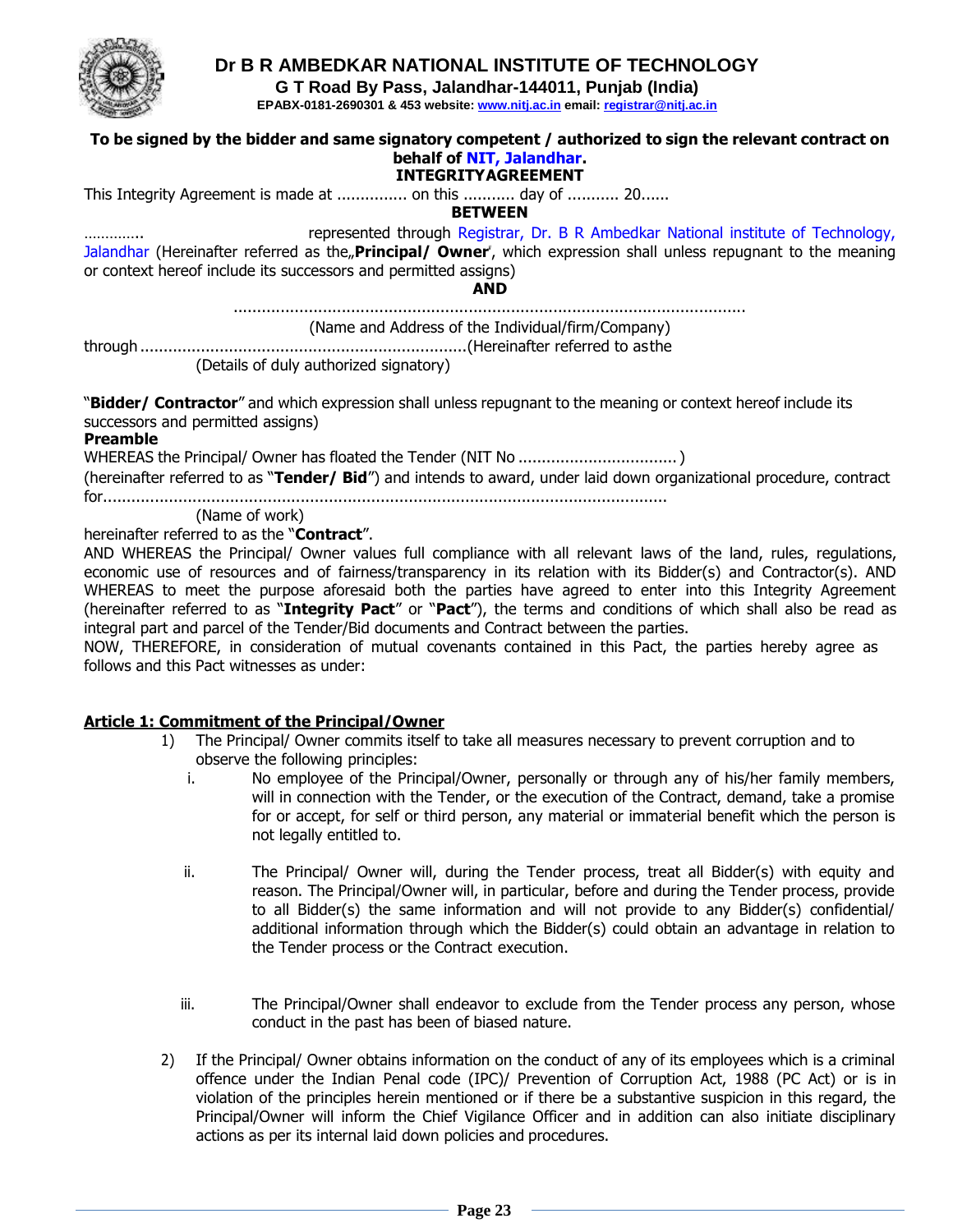

**G T Road By Pass, Jalandhar-144011, Punjab (India)**

**EPABX-0181-2690301 & 453 website: www.nitj.ac.in email: registrar@nitj.ac.in**

#### **Article 2: Commitment of the Bidder(s)/Contractor(s)**

- 1) It is required that each Bidder/ Contractor (including their respective officers, employees and agents) adhere to the highest ethical standards, and report to the Government/ Department all suspected acts of **fraud or corruption or Coercion or Collusion** of which it has knowledge or becomes aware, during the tendering process and throughout the negotiation or award of a contract.
- 2) The Bidder(s)/ Contractor(s) commits himself to take all measures necessary to prevent corruption. He commits himself to observe the following principles during his participation in the Tender process and during the Contract execution:
	- a) The Bidder(s)/ Contractor(s) will not, directly or through any other person or firm, offer, promise or give to any of the Principal/ Owner"s employees involved in the Tender process or execution of the Contract or to any third person any material or other benefit which he/she is not legally entitled to, in order to obtain in exchange any advantage of any kind whatsoever during the Tender process or during the execution of the Contract.
	- b) The Bidder(s)/ Contractor(s) will not enter with other Bidder(s) into any undisclosed agreement or understanding, whether formal or informal. This applies in particular to prices, specifications, certifications, subsidiary contracts, submission or non-submission of bids or any other actions to restrict competitiveness or to cartelize in the bidding process.
	- c) The Bidder(s)/ Contractor(s) will not commit any offence under the relevant IPC/PC Act. Further the Bidder(s)/Contract(s) will not use improperly, (for the purpose of competition or personal gain), or pass on to others, any information or documents provided by the Principal/ Owner as part of the business relationship, regarding plans, technical proposals and business details, including information contained or transmitted electronically.
	- d) The Bidder(s)/ Contractor(s) of foreign origin shall disclose the names and addresses of agents/ representatives in India, if any. Similarly Bidder(s)/ Contractor(s) of Indian Nationality shall disclose names and addresses of foreign agents/ representatives, if any. Either the Indian agent on behalf of the foreign principal or the foreign principal directly could bid in a tender but not both. Further, in cases where an agent participate in a tender on behalf of one manufacturer, he shall not be allowed to quote on behalf of another manufacturer along with the first manufacturer in a subsequent/parallel tender for the same item.
	- e) The Bidder(s)/ Contractor(s) will, when presenting his bid, disclose any and all payments he has made, is committed to or intends to make to agents, brokers or any other intermediaries in connection with the award of the Contract.
- 3) The Bidder(s)/ Contractor(s) will not instigate third persons to commit offences outlined above or be an accessory to such offences.
- **4)** The Bidder(s)/ Contractor(s) will not, directly or through any other person or firm indulge in fraudulent practice **means a willful misrepresentation or omission of facts or submission of fake/forged documents in order to induce public official to act in reliance thereof, with the purpose of obtaining unjust advantage by or causing damage to justified interest of others and/or to influence the procurement process to the detriment of the Government interests.**
- 5) The Bidder(s)/ Contractor(s) will not, directly or through any other person or firm use Coercive Practices (means the act of obtaining something, compelling an action or influencing a decision through intimidation, threat or the use of force directly or indirectly, where potential or actual injury may befall upon a person, his/ her reputation or property to influence their participation in the tendering process).

#### **Article 3: Consequences of Breach**

Without prejudice to any rights that may be available to the Principal/ Owner under law or the Contract or its established policies and laid down procedures, the Principal/ Owner shall have the following rights in case of breach of this Integrity Pact by the Bidder(s)/ Contractor(s) and the Bidder/ Contractor accepts and undertakes to respect and uphold the Principal/ Owner"s absolute right:

1) If the Bidder(s)/ Contractor(s), either before award or during execution of Contract has committed a transgression through a violation of Article 2 above or in any other form, such as to put his reliability or credibility in question, the Principal/ Owner after giving 14 days notice to the contractor shall have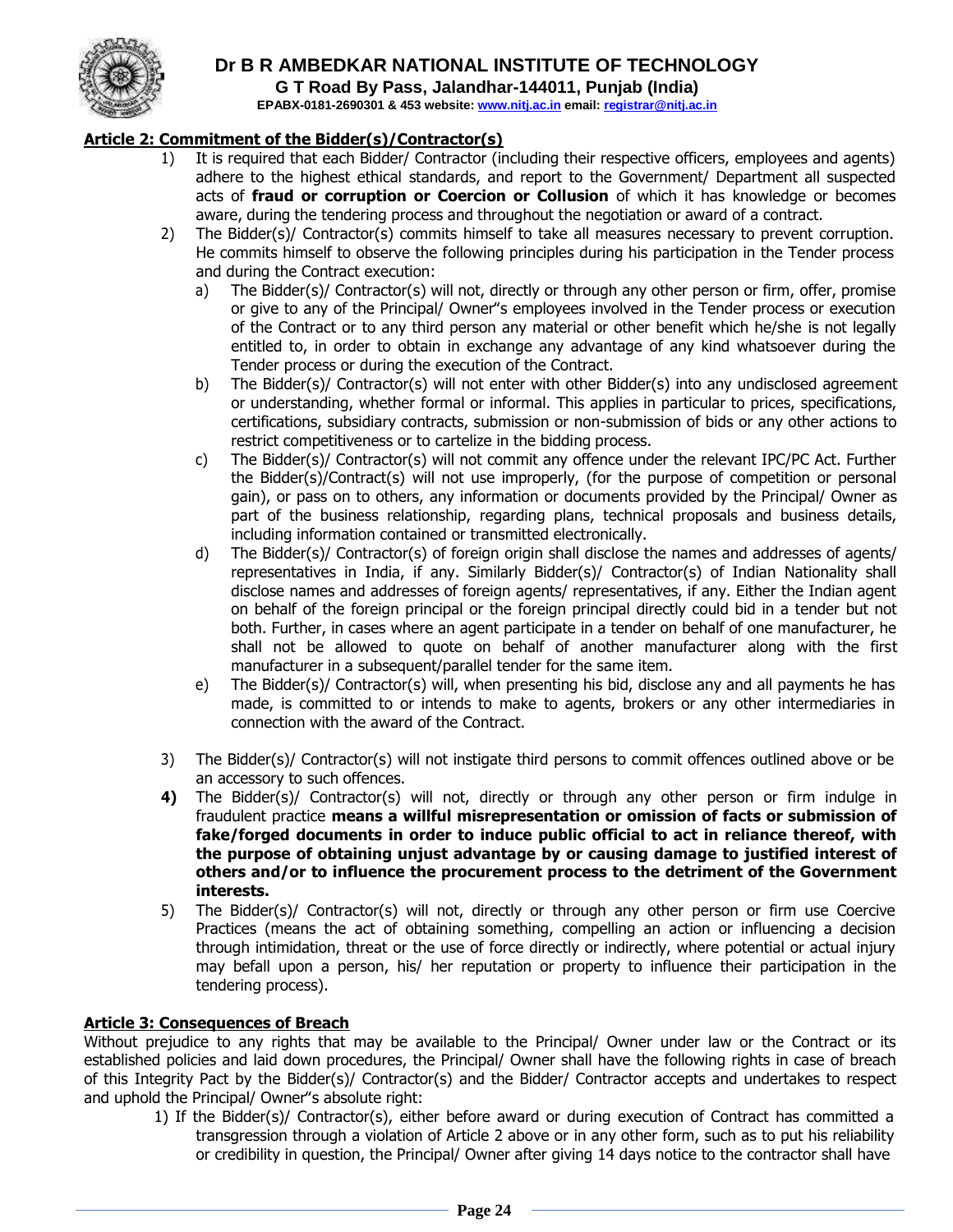

**G T Road By Pass, Jalandhar-144011, Punjab (India)**

**EPABX-0181-2690301 & 453 website: www.nitj.ac.in email: registrar@nitj.ac.in**

powers to disqualify the Bidder(s)/ Contractor(s) from the Tender process or terminate/determine the Contract, if already executed or exclude the Bidder/ Contractor from future contract award processes. The imposition and duration of the exclusion will be determined by the severity of transgression and determined by the Principal/ Owner. **Such exclusion may be forever or for a limited period as decided by the Principal/Owner.**

- **b. Forfeiture of EMD/Performance Guarantee/ Security Deposit**: If the Principal/ Owner has disqualified the Bidder(s) from the Tender process prior to the award of the Contract or terminated/ determined the Contract or has accrued the right to terminate/determine the Contract according to Article 3(1), the Principal/ Owner apart from exercising any legal rights that may have accrued to the Principal/ Owner, may in its considered opinion forfeit the entire amount of Earnest Money Deposit, Performance Guarantee and Security Deposit of the Bidder/ Contractor.
- **c. Criminal Liability:** If the Principal/ Owner obtains knowledge of conduct of a Bidder or Contractor, or of an employee or a representative or an associate of a Bidder or Contractor which constitutes corruption within the meaning of IPC Act, or if the Principal/Owner has substantive suspicion in this regard, the Principal/Owner will inform the same to law enforcing agencies for further investigation.

#### **Article 4: Previous Transgression**

- 1) The Bidder declares that no previous transgressions occurred in the last 5 years with any other Company in any country confirming to the anticorruption approach or with Central Government or State Government or any other Central/State Public Sector Enterprises in India that could justify his exclusion from the Tender process.
- 2) If the Bidder makes incorrect statement on this subject, he can be disqualified from the Tender process or action can be taken for banning of business dealings/ holiday listing of the Bidder/Contractor as deemed fit by the Principal/ Owner.
- 3) If the Bidder/ Contractor can prove that he has resorted/ recouped the damage caused by him and has installed a suitable corruption prevention system, the Principal/ Owner may, at its own discretion, revoke the exclusion prematurely.

#### **Article 5: Equal Treatment of all Bidders/ Contractors/ Subcontractors**

- 1) The Bidder(s)/ Contractor(s) undertake(s) to demand from all subcontractors a commitment in conformity with this Integrity Pact. The Bidder/ Contractor shall be responsible for any violation(s) of the principles laid down in this agreement/Pact by any of its Subcontractors/ sub-vendors.
- 2) The Principal/ Owner will enter into Pacts on identical terms as this one with all Bidders and Contractors.
- 3) The Principal/ Owner will disqualify Bidders, who do not submit, the duly signed Pact between the Principal/ Owner and the bidder, along with the Tender or violate its provisions at any stage of the Tender process, from the Tender process.

#### **Article 6- Duration of the Pact**

This Pact begins when both the parties have legally signed it. It expires for the Contractor/ Vendor 12 months after the completion of work under the contract or till the continuation of defect liability period, whichever is more and for all other bidders, till the Contract has been awarded. If any claim is made/lodged during the time, the same shall be binding and continue to be valid despite the lapse of this Pacts as specified above, unless it is discharged/determined by the Competent Authority, NIT, Jalandhar.

#### **Article 7- Other Provisions**

- 1) This Pact is subject to Indian Law, place of performance and jurisdiction is the **Head quarters of the** of the **Principal/ Owner,** who has floated the Tender.
- 2) Changes and supplements need to be made in writing. Side agreements have not been made.
- 3) If the Contractor is a partnership or a consortium, this Pact must be signed by all the partners or by one or more partner holding power of attorney signed by all partners and consortium members. In case of a Company, the Pact must be signed by a representative duly authorized by board resolution.
- 4) Should one or several provisions of this Pact turn out to be invalid; the remainder of this Pact remains valid. In this case, the parties will strive to come to an agreement to their original intensions.
- **5)** It is agreed term and condition that any dispute or difference arising between the parties with regard to the terms of this Integrity Agreement/ Pact, any action taken by the Owner/ Principal in accordance with this **Integrity Agreement/ Pact or interpretation thereof shall not be subject toarbitration.**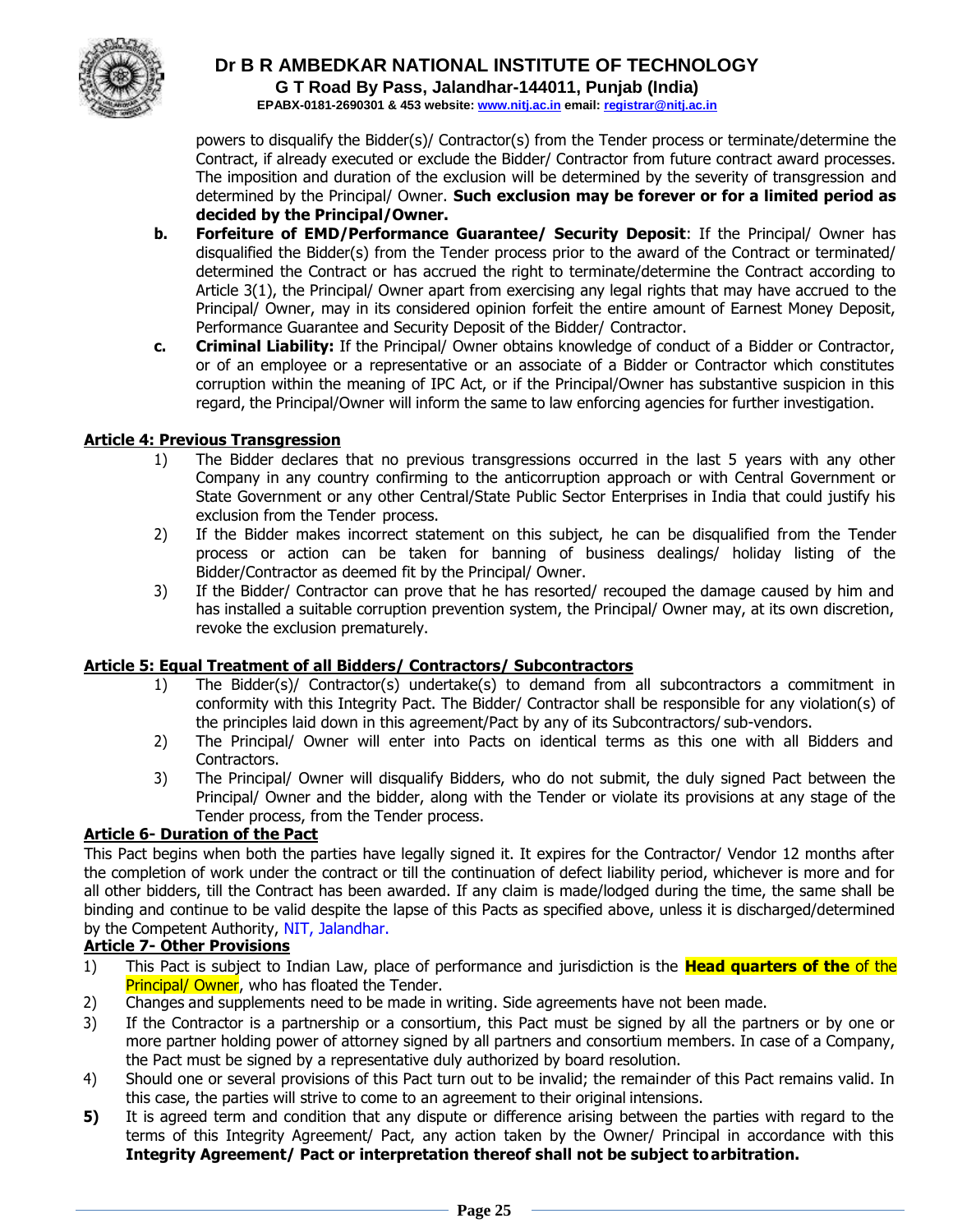

**G T Road By Pass, Jalandhar-144011, Punjab (India) EPABX-0181-2690301 & 453 website: www.nitj.ac.in email: registrar@nitj.ac.in**

#### **Article 8- LEGAL AND PRIOR RIGHTS**

All rights and remedies of the parties hereto shall be in addition to all the other legal rights and remedies belonging to such parties under the Contract and/or law and the same shall be deemed to be cumulative and not alternative to such legal rights and remedies aforesaid. For the sake of brevity, both the Parties agree that this Integrity Pact will have precedence over the Tender/Contact documents with regard any of the provisions covered under this Integrity Pact.

IN WITNESS WHEREOF the parties have signed and executed this Integrity Pact at the place and date first above mentioned in the presence of following witnesses:

............................................................... (For and on behalf of Principal/Owner)

................................................................. (For and on behalf of Bidder/Contractor) WITNESSES:

1. .............................................. (signature, name and address) 2. ............................................... (signature, name and address)

Place:

Dated :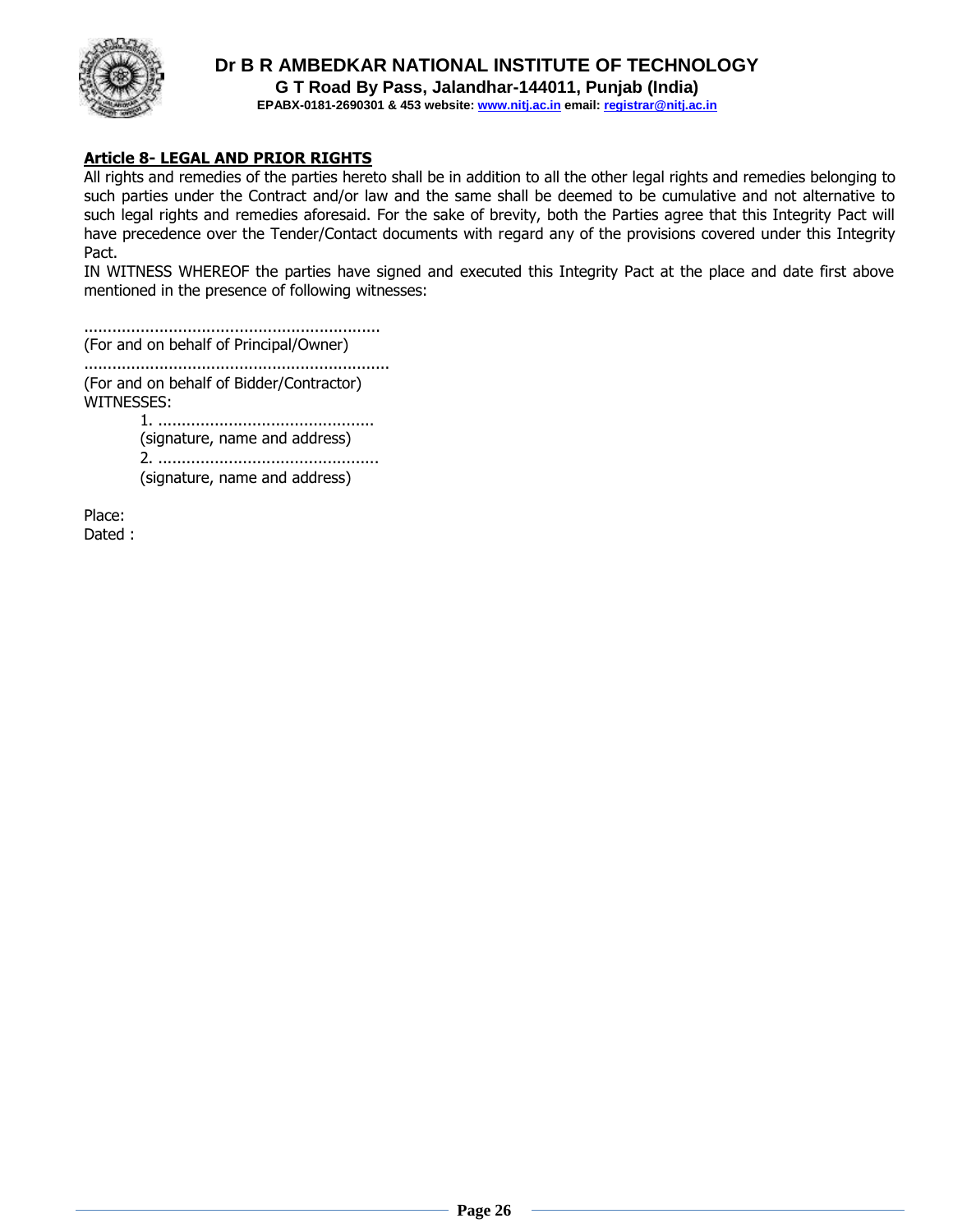

#### **SPECIAL TERMS & CONDITIONS FOR INTERNAL /EXTERNAL ELECTRICAL INSTALLATIONS**

1. For execution of work the main contractor should have valid contractor license issued by appropriate authority under IE rules or should associate firm with such license for which approval of the associate firm should be taken from Engineer in charge.

No change in associate contractor will be allowed, without prior approval of the competent authority.

In case, the performance of such associate contractors is not found satisfactory, the Engineer-in-charge with the approval of Superintending Engineer (E) can ask for replacement by another suitable contractor as per eligibility criteria mentioned above. In such case the main tenderer will submit all the details of new contractor to be associated.

#### **2. CONFIRMATION TO SPECIFICATIONS**

The work shall be carried out as per CPWD Specification for Electrical Works Part-I Internal Works 2013, Part-II External Work 1995, as amended upto date and as per Additional specification and condition. The installation shall comply with the requirement of India Electricity Rules 1956 as amended upto date.

#### **3. WORK TO BE DONE BY THE CONTRACTOR**

- a) The tenderer are advised to visit the site to access the requirement of the site and probable difficulties in execution of the work, before tendering.
- b) Unless otherwise mentioned in the tender document, the following works shall be done by the contractor, and therefore their cost shall be deemed to be included in their tendered cost.
- c) Cutting and making good all the damages caused during installation and restoring the same to their original finish.
- d) Sealing of all floor opening provided by them for pipes and cable, from fire safety point of view, after laying of the same.
- e) Painting at site of all exposed metal surface of the installation others than pre-painted items and erection, shall however be rectified to the satisfaction of the Engineer in-charge.
- f) Temporary shed and storage space required for the storage with locking arrangement and their watch and ward of the materials and complete installation till completion of the work.
- g) Testing and commissioning of complete installation.
- 4. All the conduits drops on the wall shall be embedded, to the extent feasible.
- 5. All the dismantled materials shall be stored at a place by the contractor and then hand over to the JE (E) in-charge at his store.
- 6. No T&P shall be issued by the department.
- 7. No claim for the idle labour shallbe entertained by the department.
- 8. The debris/malba due to electrical work shall be removed and sites shall be cleared by the contractor as soon as work is over for the day. Any damages to civil work due to execution of electrical work shall have to be made good by the electrical contractor without any extra cost
- 9. The work shall be carried out as per CPWD specifications for electrical (Part-I & II) 2013 and amended up to date and E.I. rules in force.
- 10. Any damage caused to the building during the execution of work shall be the responsibility of the Electrical Contractor. The damage so caused shall be made good to the satisfaction of the Engineer-In-Charge.
- 11. All the materials to be used on the work shall be got approved by the Engineer-In-Charge before use. All the material shall be used ISI marked unless otherwise as specified. The rejected materials should be removed from the site immediately failing which Engineer-In-Charge will get it removed at the cost and risk of the contractor.
- 12. The watch and ward of the installation is the responsibility of the contractor till the work is completed and handed over. The contractor will have to make their own arrangement for stores.
- 13. Bad workmanship in the opinion of Engineer-In-Charge shall not be accepted and shall be rectified at contractor<sub>n</sub>s cost to the entire satisfaction of Engineer-In-Charge.
- 14. Any dismantling of wiring and electrical installations, required during execution of work shall be within the scope of the works and nothing extra shall be paid on this account.
- 15. The connection of main switches, earthing conductor and interconnections cables shall be made by adequate rated thimbles of approved standard and makes.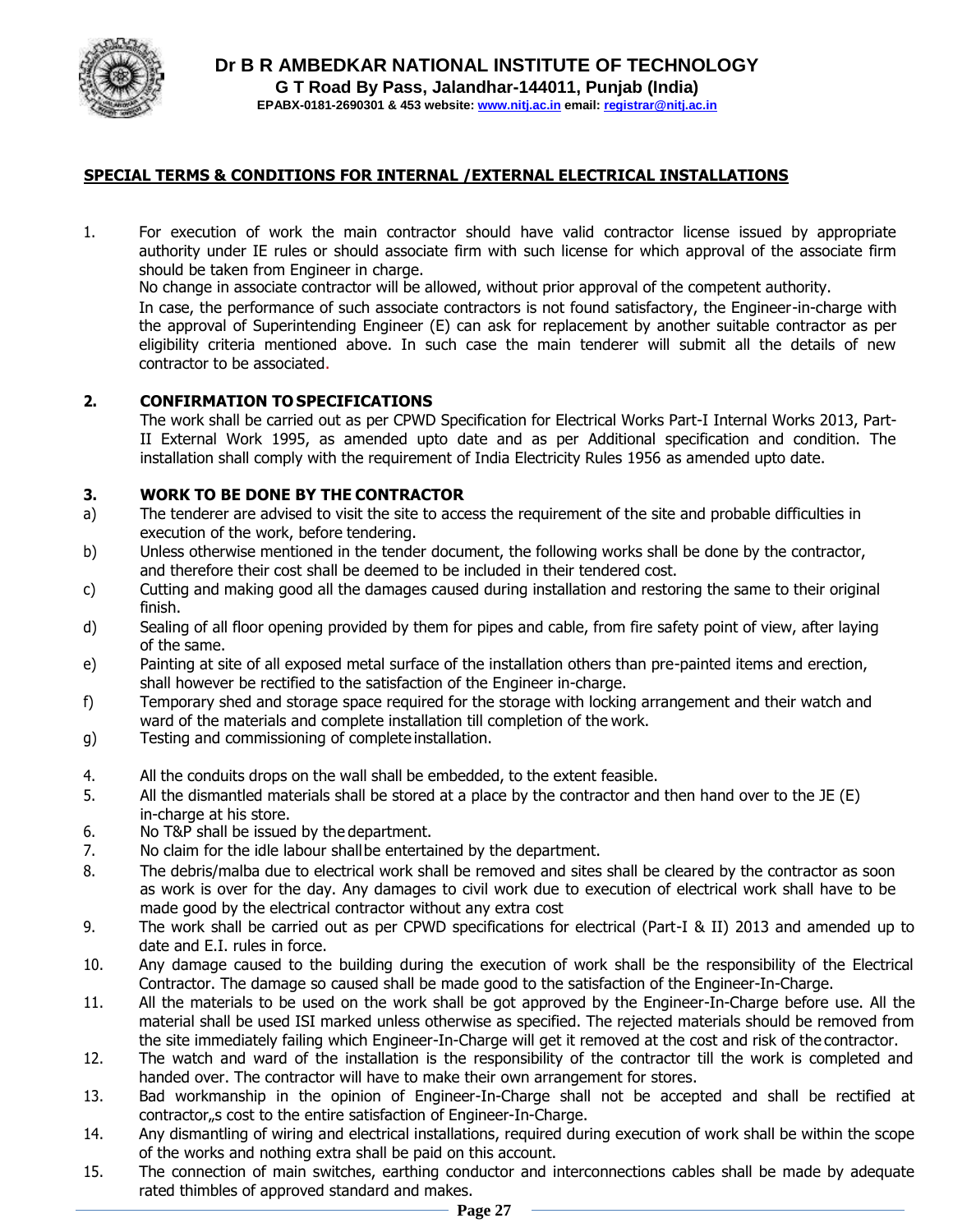

**G T Road By Pass, Jalandhar-144011, Punjab (India)**

**EPABX-0181-2690301 & 453 website: www.nitj.ac.in email: registrar@nitj.ac.in**

- 16. The work is to be carried out in building having very strict regulations. The persons engaged on works must have good character antecedents. The contractor should familiarize himself with the process of obtaining entry passes/ entry tokens. No claim for wastage of labour due to non-issuance of entry token/ entry passes shall be considered by the Department.
- 17. Wages due to every worker shall be paid to him direct by contractor through bank or ECS or online transfer to his bank account.
- 18. The dismantled material if (items for which credits are taken) shall be the property of contractor and shall be removed by him from the site.
- 19. The department shall not be responsible for any dispute between contractor and his staff deployed for work.
- 20. The material shall be got approved by Engineer-In-Charge before use at site of work.
- 21. The work shall be completed within **01 Months** after the date of award of work.
- 22. The Engineer-in-charge may ask to submit the Bills/Delivery challans/ test reports etc. by the contractor.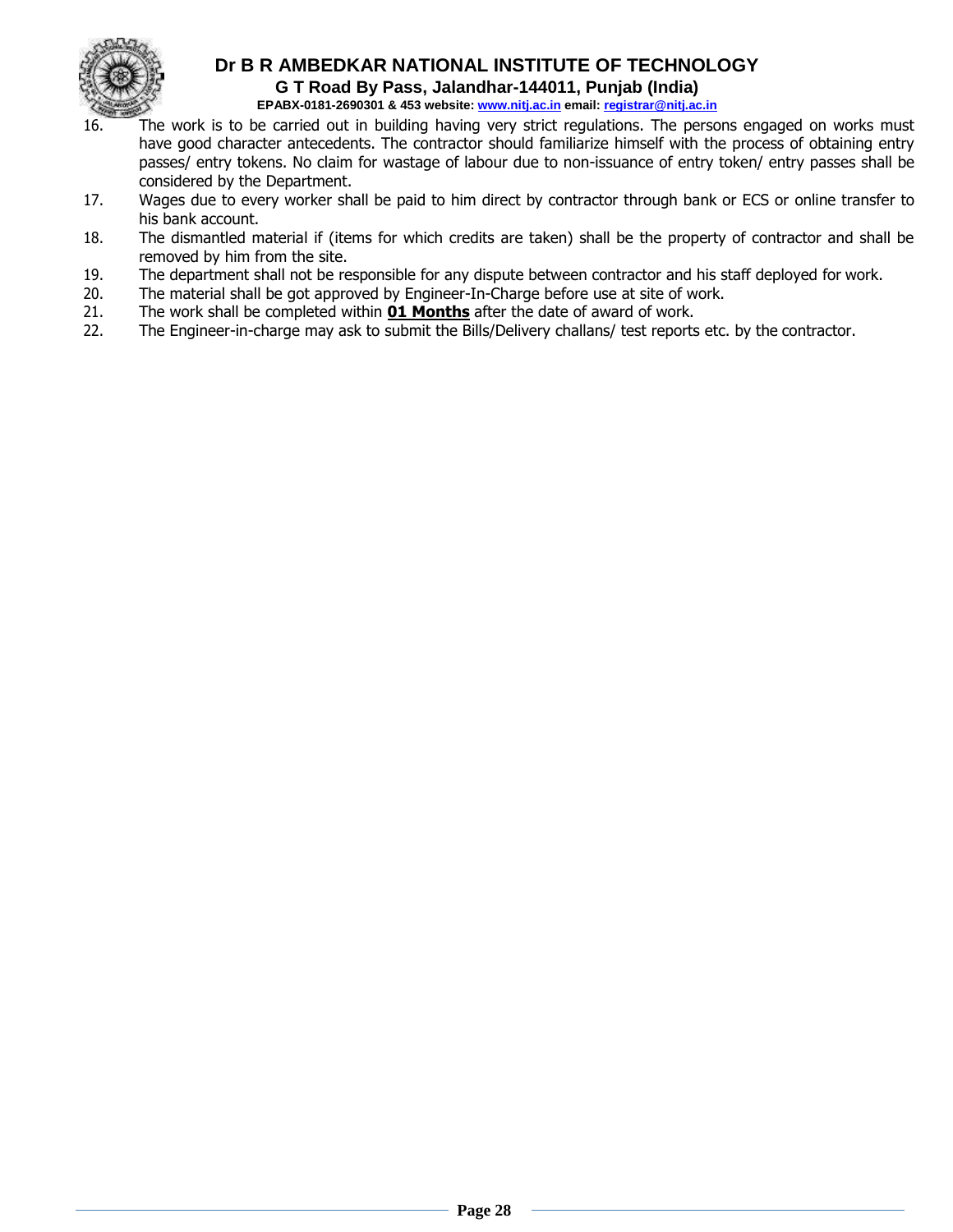

**EPABX-0181-2690301 & 453 website: www.nitj.ac.in email: registrar@nitj.ac.in**

## **Schedule of Quantities**

## **Name of work: Providing a new Earthing System** at **Dr. B RAmbedkar National Institute of Technology, Jalandhar**

| Sr.<br>No.     | Item                                                                                                                                                                                                                                                                                                                                                                           | Qty. | Unit |
|----------------|--------------------------------------------------------------------------------------------------------------------------------------------------------------------------------------------------------------------------------------------------------------------------------------------------------------------------------------------------------------------------------|------|------|
| $\mathbf{1}$   | Earthing with G.I. earth pipe 4.5 Metre long, 40 mm dia including<br>accessories, and providing masonry enclosure with cover plate having<br>locking arrangement and watering pipe etc. with charcoal coke and salt as<br>required and complete the work in all respect as per the CPWD General<br>Specification for electrical Works 2013 (Sketch attached)                   | 184  | Nos. |
| $\overline{2}$ | Supplying and laying 6 SWG G.I. wire at 0.50 meter below ground level for<br>conductor earth electrode including connection/termination with GI thimble<br>etc. as required and complete the work in all respect as per the CPWD<br>General Specification for electrical Works 2013                                                                                            | 75   | Mtr. |
| 3              | Providing and laying earth connection from earth electrode with 6 SWG GI<br>wire in dia 15 mm pipe from earth electrode including connection with GI<br>thimble excavation and refilling as required and complete the work in all<br>respect as per the CPWD General Specification for electrical Works 2013                                                                   | 552  | Mtr. |
| $\overline{4}$ | Earthing with G.I. earth plate 600mm x 600mm x 6mm thick including<br>accessories, and providing masonry enclosure with cover plate having<br>locking arrangement and watering pipe of 2.7 m long etc. with<br>charcoal/coke and salt as required and complete the work in all respect as<br>per the CPWD General Specification for electrical Works 2013 (Sketch<br>attached) | 25   | Nos. |
| 5              | Providing and fixing 25mm X 5mm strip in 40mm Dia pipe from earth<br>electrode including connection with GI nut, bolt, spring, washer excavation<br>and refilling etc. as required and complete the work in all respect as per the<br>CPWD General Specification for electrical Works 2013                                                                                     | 75   | Mtr. |
| 6              | Providing and fixing 25mm X 5mm GI strip on surface or in recess for<br>connection etc. as required and complete the work in all respect as per the<br>CPWD General Specification for electrical Works 2013                                                                                                                                                                    | 100  | Mtr. |
| $\overline{7}$ | Providing and fixing of 6 SWG dia GI wire on surface or in recess for loop<br>earthing along with existing surface/recessed conduit/sub main wiring/cable<br>as required and complete the work in all respect as per the CPWD General<br>Specification for electrical Works 2013                                                                                               | 1000 | Mtr. |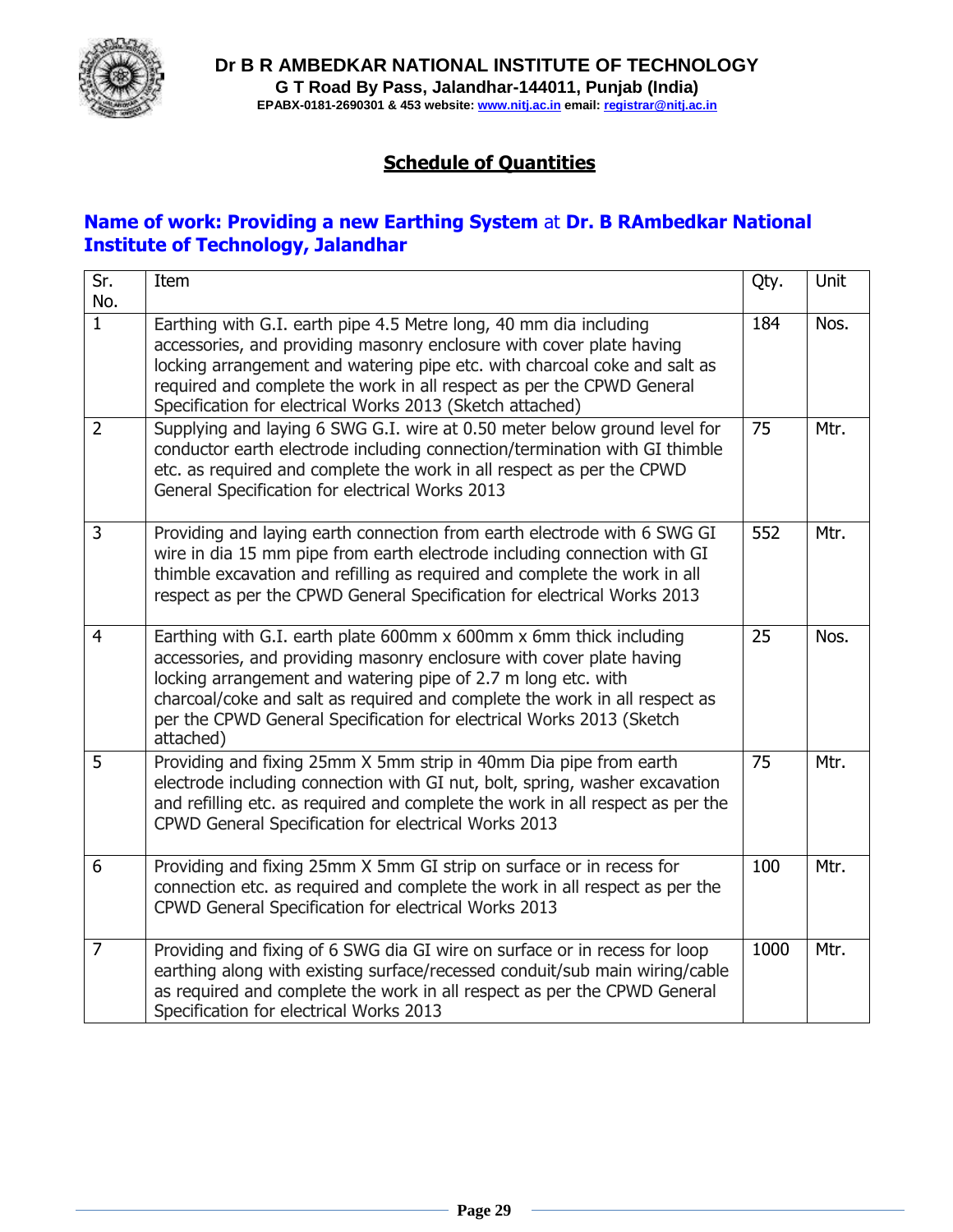

#### Fig. 12 (Revised)

#### **Method of Plate Earthing**

[Clause 8.4.1.1(ii)]



ALL DIMENSIONS ARE IN CM. (OTHER DIMENSIONS SHOWN)

**CPWD** 

194